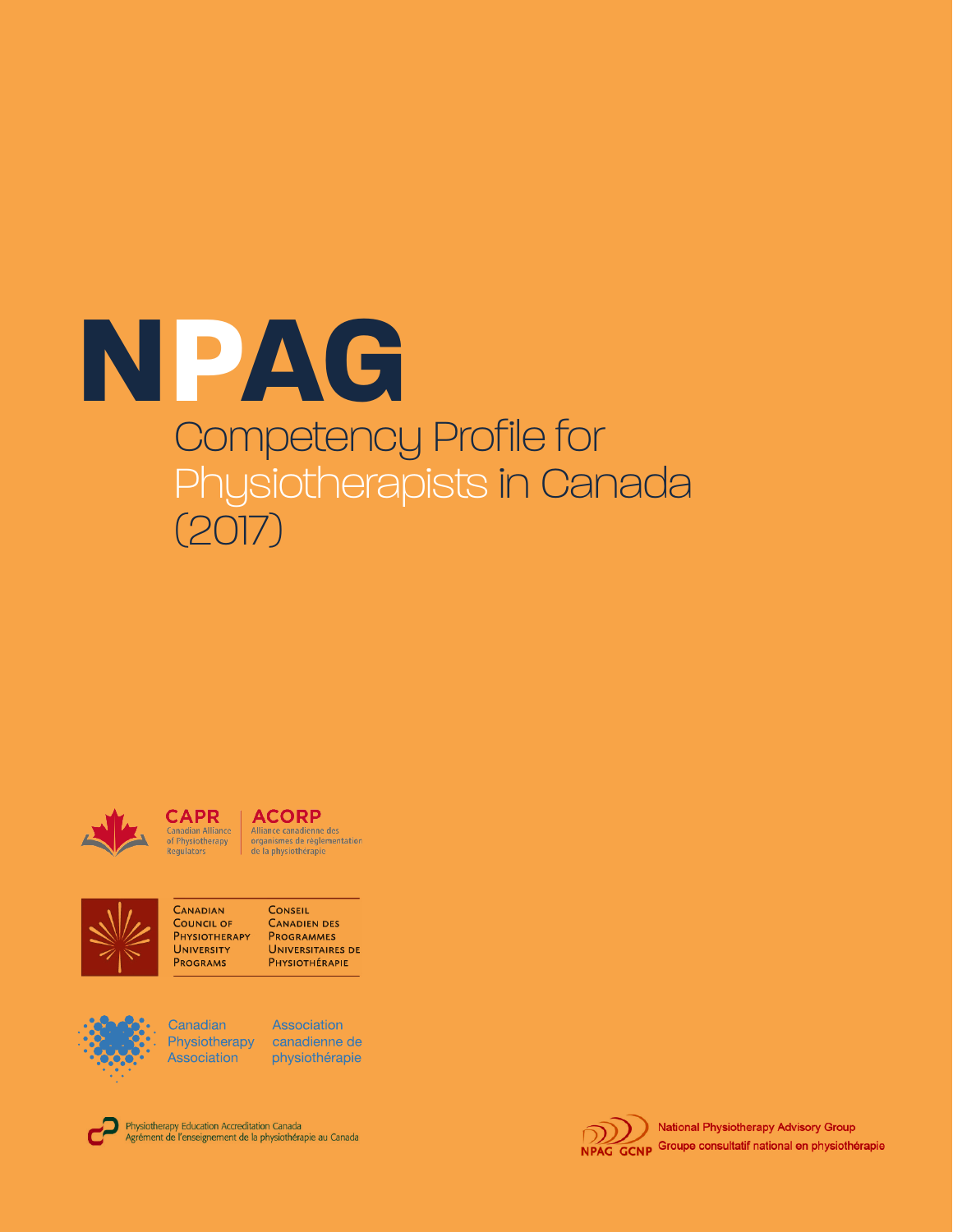## **Table of contents**

|        | Acknowledgements                                               | 3  |
|--------|----------------------------------------------------------------|----|
| $\ast$ | Essential Competencies and Entry-to-Practice Milestones        | 4  |
| ඏ      | Context of Physiotherapy Practice                              | 5  |
| Ҿ      | Organizational Structure                                       | 6  |
|        | Definitions of Key Terms                                       | 7  |
| ி      | Statement of Entry-to-Practice Proficiency                     | 7  |
| Į      | <b>Essential Competencies and Entry-to-Practice Milestones</b> |    |
|        | <b>Physiotherapy Expertise</b>                                 | 8  |
|        | <b>Communication</b>                                           | 11 |
|        | <b>Collaboration</b>                                           | 12 |
|        | Management                                                     | 13 |
|        | Leadership                                                     | 15 |
|        | Scholarship                                                    | 16 |
|        | Professionalism                                                | 18 |
|        | Glossary                                                       | 20 |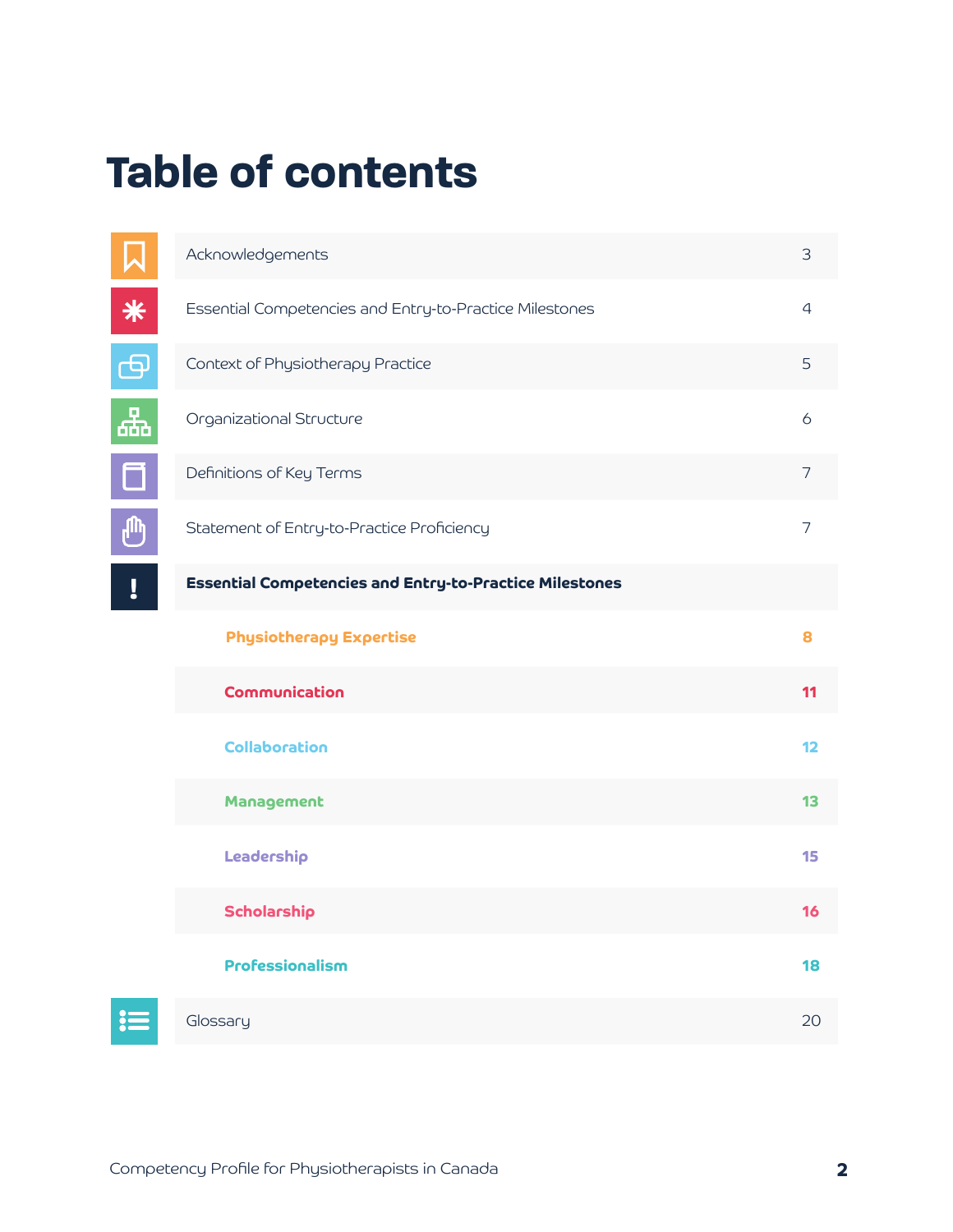## **Acknowledgements**



The development of the Competency Profile for Physiotherapists in Canada was made possible through the collaboration of numerous organizations and individuals. This National Physiotherapy Advisory Group (NPAG) initiative was led by the Canadian Alliance of Physiotherapy Regulators (CAPR) and the Canadian Council of Physiotherapy University Programs (CCPUP). Contributing organizations included Physiotherapy Education Accreditation Canada (PEAC) and the Canadian Physiotherapy Association (CPA).

The Steering Group, consisting of Michael Brennan, Kathy Davidson, Richard Debigaré, Brandy Green, Keith Johnson, Sharon Switzer-McIntyre, Bernadette Martin, Katya Masnyk, Sue Murphy, and Linda Woodhouse provided the leadership for the project.

A dedicated Subject Matter Expert Group that included physiotherapists from across the country contributed content expertise. The Subject Matter Expert Group included: Robyn Davies, Alison Greig, Stephanie Lurch, Marilyn MacKay-Lyons, Bernadette Martin, Hélène Moffet, William Tung, and Todd Wolansky.

David Cane of Catalysis Consulting Ltd. and Diane Parker-Taillon of Parker-Taillon Consulting Inc. served as project consultants. The high quality of their work is recognized and appreciated by all involved in this project.

Finally, NPAG is grateful for the input, direction, and guidance provided by both the subject matter expert team and the over 1,000 registered physiotherapists across Canada who responded thoughtfully to the practice survey. These contributions have ensured that the information presented is both valid and grounded in the realities of day-to-day practice.

 The "Competency Profile for Physiotherapists in Canada" (2017) replaces the "Essential Competency Profile for Physiotherapists in Canada" (2009), the "Essential Competency Profile for Physiotherapists in Canada" (2004) and the "Competency Profile for Entry-Level Physiotherapists in Canada" (1998).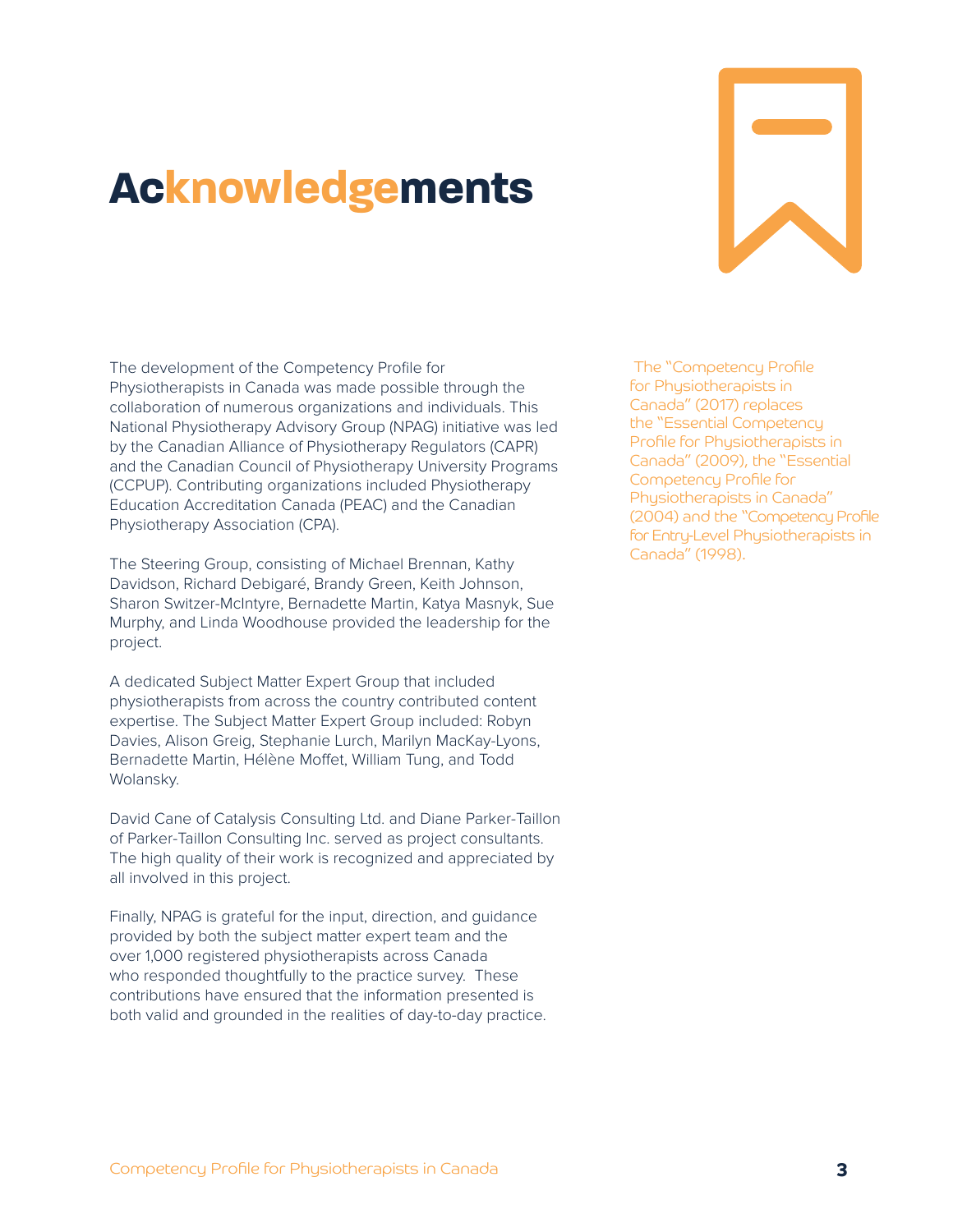

## **Essential Competencies & Entry-to-Practice Milestones**

This fourth-generation competency profile is a foundational document that describes the essential competencies required of a physiotherapist in Canada throughout their career and specific milestones expected of a physiotherapist at entry to the profession. The point of "entry-to-practice" is particularly significant as it represents the time at which learners become clinicians. It is also the endpoint of the formal involvement of program accreditors and educators and the starting point of regulation, continuing professional development, and specialization.

The Essential Competencies and Entry-to-Practice Milestones are intended to provide guidance in a number of areas including: informing curriculum content, setting accreditation standards, developing exam blueprints, and establishing a baseline for areas of specialization.

A robust methodology based on industry best practices was used to develop the material herein. A team of nine subject matter

experts (clinicians and educators) drawn from across the country worked over a six-month period to generate associated content. Input gathered from a series of focus groups with key stakeholder groups and recent scholarly literature was also incorporated. The draft set of competencies and milestones was then validated via a national survey of practising physiotherapists. Subject matter experts reviewed survey results in depth and proffered a set of final adjustments and recommendations to the NPAG Steering Committee. On May 3, 2017 these recommendations were reviewed and accepted. Since that time, all four NPAG member organizations have officially approved and endorsed the Essential Competencies and Entry-to-Practice Milestones through motions of their respective Boards or Councils.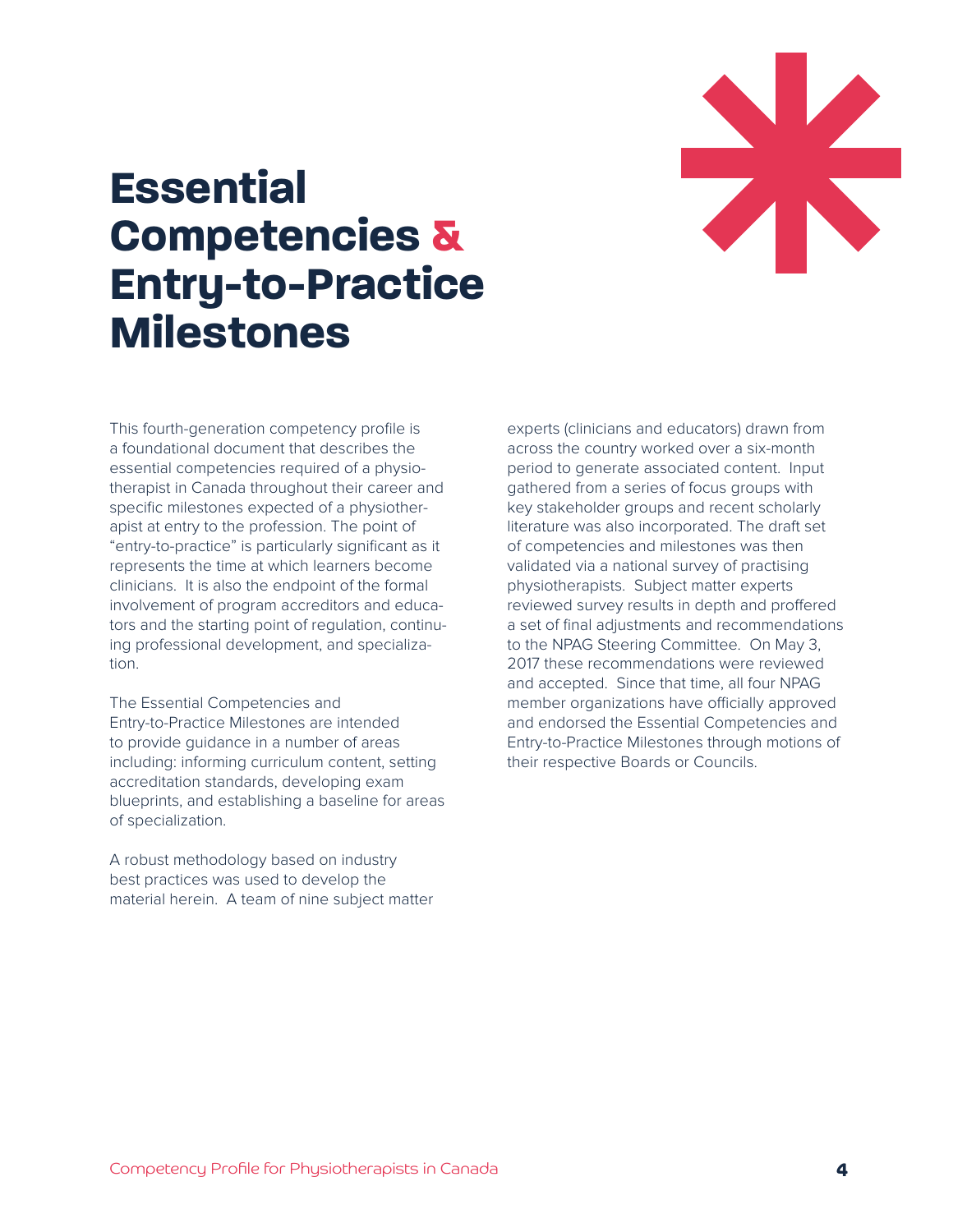

## **Context of Physiotherapy Practice**

#### i. Description of Physiotherapy Practice

Physiotherapists are primary health care practitioners who consult and collaborate with clients and others to provide quality client-centred services. Physiotherapists contribute to keeping people productive throughout their lives by maximizing function and improving quality of life. Through evidence-informed practice, physiotherapists prevent, assess, and treat the impact that injury, pain, disease, and/or disorders have on clients' movement, function, and health status. Physiotherapists practise both independently and as part of interprofessional teams along the health system continuum from primary to tertiary care.

#### ii. Contexts of Practice

Physiotherapists work within diverse contexts of practice which include consideration of the types of clients, areas of practices, type and goals of physiotherapy service, practice settings, and funding models. The contexts of practice are interrelated and also influence the roles and competencies that individual physiotherapists require to practise safely and effectively.

#### iii. Assumptions

A number of overarching assumptions apply to all competencies described herein.

- 1. Physiotherapists practise client-centred care and only act with the client's informed consent;
- 2. Physiotherapy practice is evidence-informed, and;
- 3. Client safety is paramount.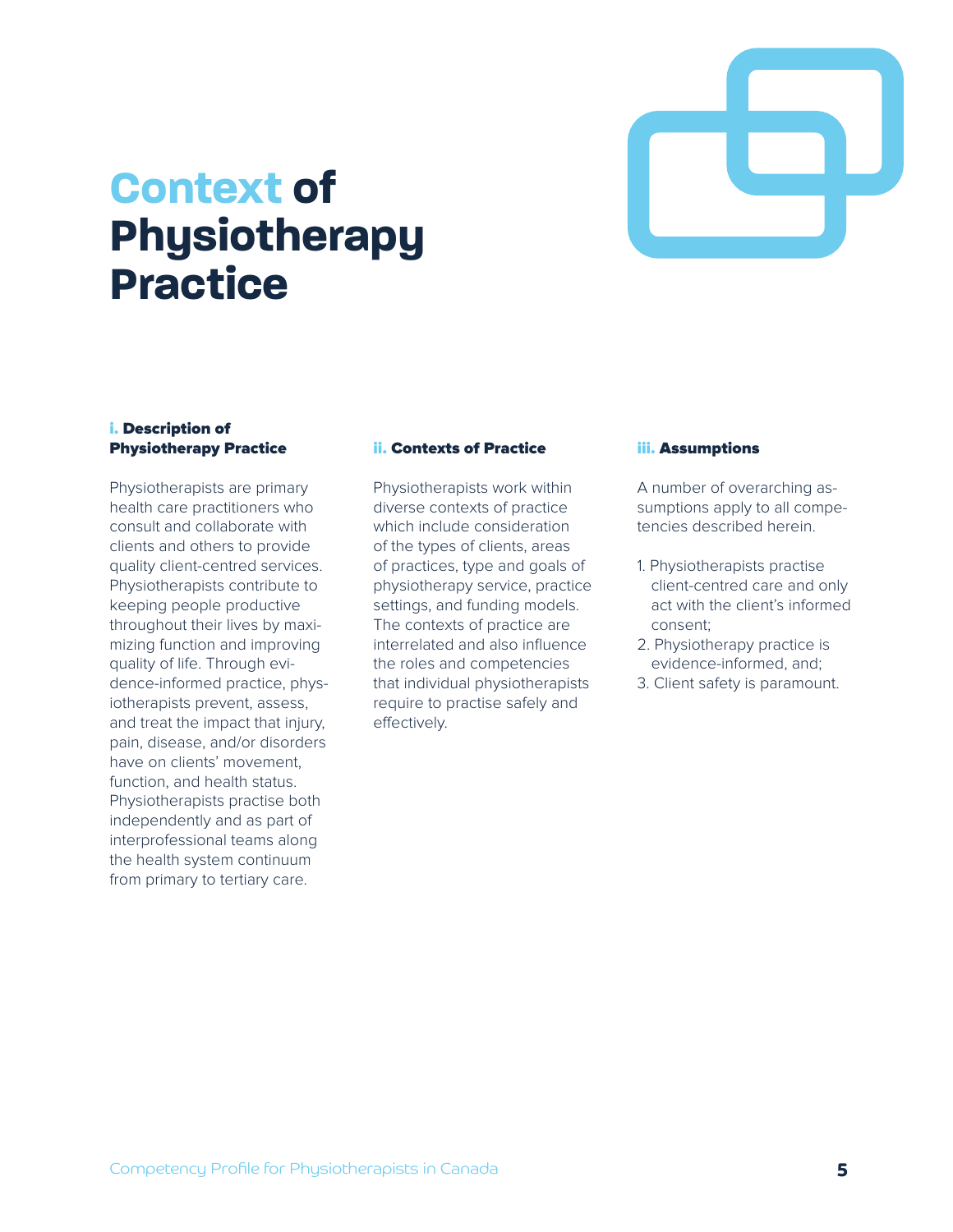

## **Organizational Structure**

A roles-based framework, retained from the 2009 Essential Competency Profile, is used as an organizational principle. The Essential Competencies and Entry-to-Practice Milestones are set out under seven domains of physiotherapy practice, as follows:

- **1. Physiotherapy Expertise**
- **2. Communication**
- **3. Collaboration**
- **4. Management**
- **5. Leadership**
- **6. Scholarship**
- **7. Professionalism**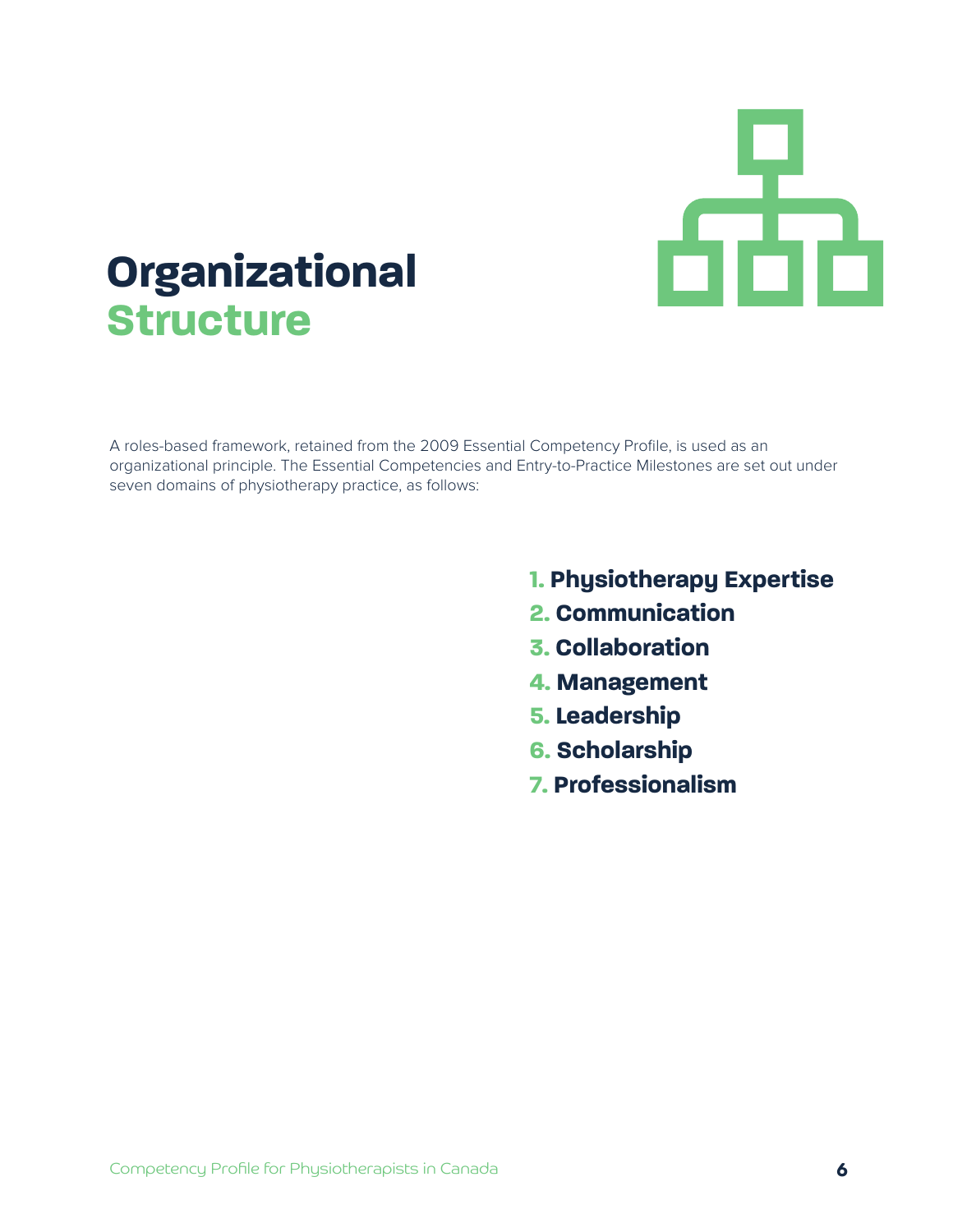# **Definitions of Key Terms**

#### **Essential competency**:

An essential competency is a required ability of a physiotherapist.

**Milestone**: A milestone is an ability that is expected of a physiotherapist at a specific stage in the career. It is related to an essential competency.

**Entry-to-practice**: Entry-topractice is the point in time following completion of education and assessment (at the point of licensure as a physiotherapist).

#### **Entry-to-practice milestone**:

An entry-to-practice milestone is an ability that is expected of a physiotherapist at entryto-practice. It is related to an essential competency.

**Proficiency: Proficiency is the** expected level of performance associated with the milestones at a defined point in the career.

#### **Entry-to-practice proficiency**:

Entry-to-practice proficiency is the expected level of performance associated with the milestones at entry-topractice. It is described below.

## **Statement of Entry-to-Practice**

Entry-to-practice physiotherapists have the ability and responsibility to use their broad knowledge base to inform their practice. They work in an autonomous, safe, organized manner, and employ sound clinical decision-making.

**Autonomy**: They are aware of and work within the physiotherapy scope of practice. They appropriately seek guidance when they encounter situations outside of their ability.

**Safety**: They are aware of and consistently comply with standards and regulations relevant to their practice environment. They have an understanding of the risks, cautions, contraindications, and best practices relevant to conditions commonly encountered in physiotherapy practice.

**Organization:** They practise in an organized manner but may require more time to complete tasks than an experienced physiotherapist.

#### **Clinical Decision-Making**:

Clinical decision-making is largely driven by the knowledge and skills acquired through academic and clinical education, rather than by practice experience. They use a clinical reasoning approach that may be more time consuming and effortful than an experienced physiotherapist.

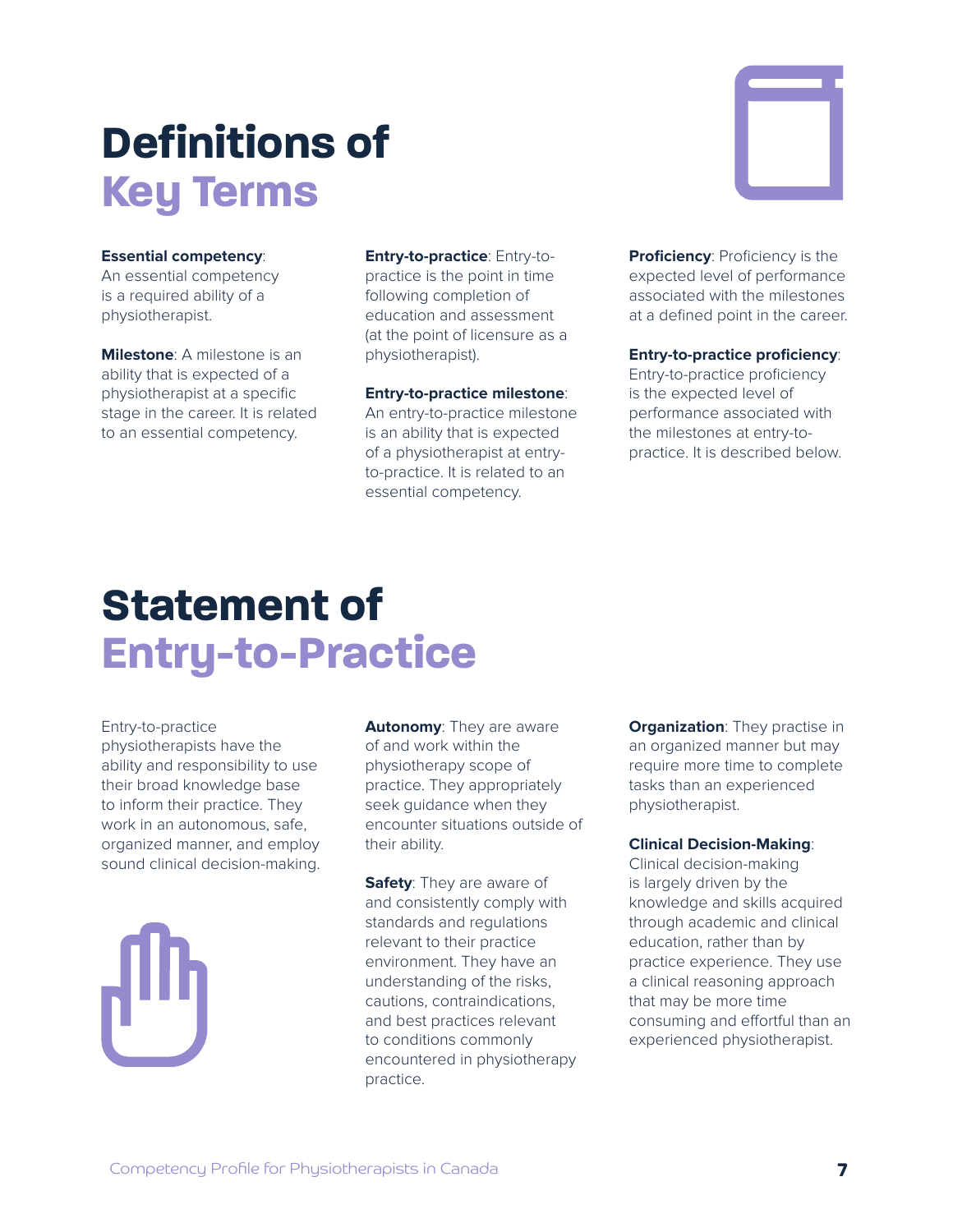#### **Glossary**

In the listing of Essential Competencies and Entry-to-Practice Milestones that follows, terms that appear in **coloured text** are defined in the Glossary at the end of the document.

#### **Domain 1 Physiotherapy Expertise**

As experts in mobility and function, physiotherapists use clinical reasoning that integrates unique knowledge, skills and attitudes to provide quality care and enhance the health and wellbeing of their clients.

| <b>Essential Competencies</b>                          |       | <b>Entry-to-Practice Milestones</b>                                                                                         |  |
|--------------------------------------------------------|-------|-----------------------------------------------------------------------------------------------------------------------------|--|
| 1.1 Employ a client-centered<br>approach.              | 1.1.1 | Act in a manner that respects client uniqueness,<br>diversity and autonomy, and is in the <b>client's</b> best<br>interest. |  |
|                                                        | 1.1.2 | Provide the <b>client</b> with relevant information<br>throughout care.                                                     |  |
|                                                        | 1.1.3 | Actively involve the <b>client</b> in decision-making.                                                                      |  |
|                                                        | 1.1.4 | Empower <b>client</b> to engage in their own care.                                                                          |  |
|                                                        | 1.1.5 | Build and maintain rapport and trust with the <b>client</b> .                                                               |  |
|                                                        | 1.1.6 | Ensure ongoing, informed <b>client</b> consent.                                                                             |  |
| 1.2 Ensure physical and<br>emotional safety of client. | 1.2.1 | Identify <b>client</b> -specific precautions,<br>contraindications and risks.                                               |  |
|                                                        | 1.2.2 | Employ safe <b>client</b> handling techniques.                                                                              |  |
|                                                        | 1.2.3 | Apply assessment and intervention procedures in<br>a manner that enhances the <b>client's</b> safety and<br>comfort.        |  |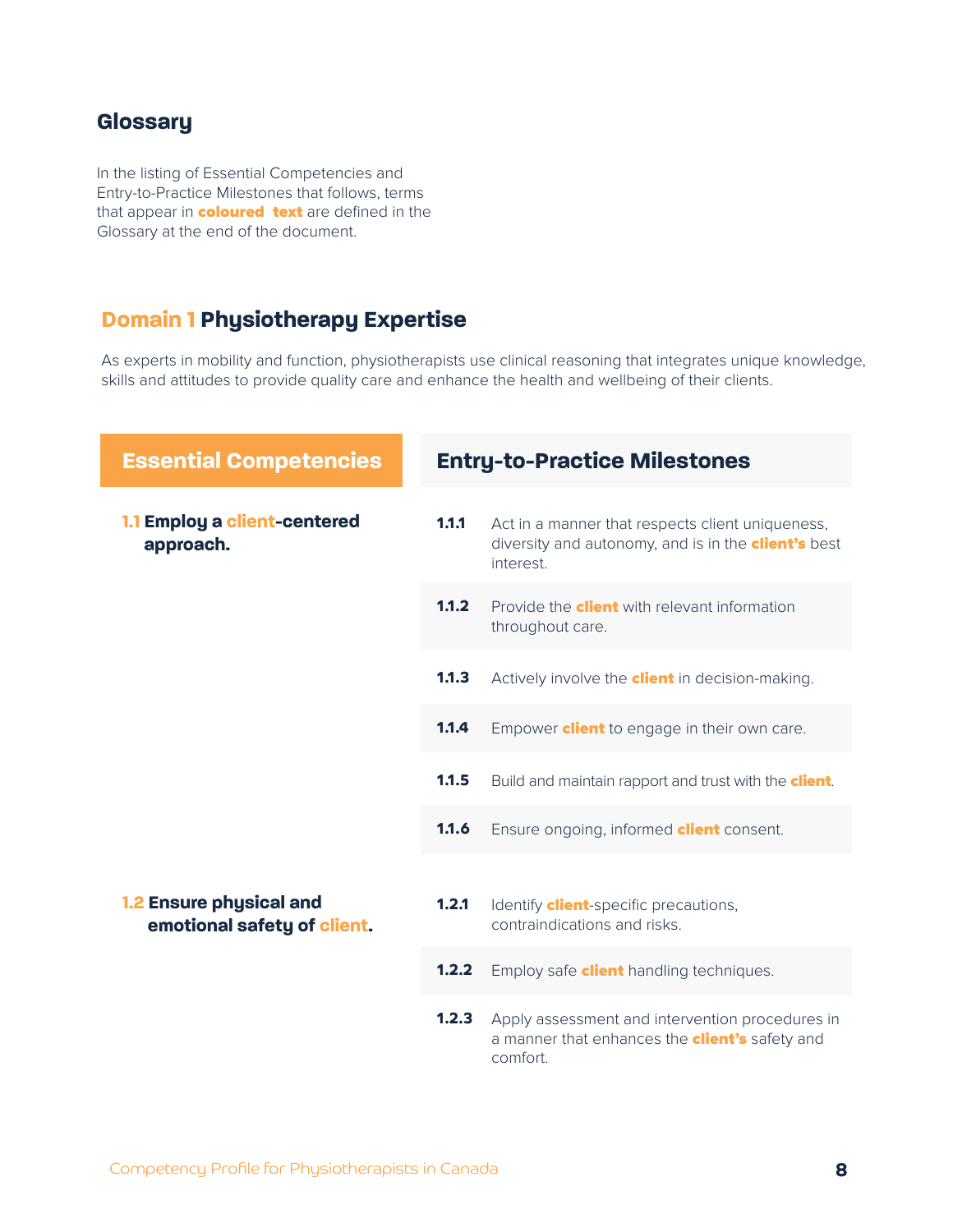### **Domain 1 Physiotherapy Expertise** (Continued)

| <b>Essential Competencies</b>                                                | <b>Entry-to-Practice Milestones</b> |                                                                                                                                             |
|------------------------------------------------------------------------------|-------------------------------------|---------------------------------------------------------------------------------------------------------------------------------------------|
| <b>1.2 Ensure physical and</b><br>emotional safety of client.<br>(Continued) | 1.2.4                               | Monitor and respond to <b>client's</b> physical and<br>emotional state throughout care.                                                     |
|                                                                              | 1.2.5                               | Identify and respond to <b>near misses</b> and adverse<br>events.                                                                           |
| <b>1.3 Conduct client</b><br>assessment.                                     | 1.3.1                               | Interview <b>client</b> to obtain relevant information<br>about health conditions, and personal and                                         |
|                                                                              | 1.3.2                               | environmental factors.<br>Determine <b>client's</b> expectations, and their<br>relevance to physiotherapy.                                  |
|                                                                              | 1.3.3                               | Obtain relevant information about <b>client's</b> status<br>from other sources.                                                             |
|                                                                              | 1.3.4                               | Identify comorbidities that impact approach to<br>assessment.                                                                               |
|                                                                              | 1.3.5                               | Identify urgent health conditions that require<br>immediate attention and take appropriate action.                                          |
|                                                                              | 1.3.6                               | Identify non-urgent health-related conditions that<br>may benefit from referral to other services, and<br>advise <b>client</b> accordingly. |
|                                                                              | 1.3.7                               | Select and perform appropriate tests and<br>measures.                                                                                       |
| 1.4 Establish a diagnosis<br>and prognosis.                                  | 1.4.1                               | Interpret assessment findings and other relevant<br>information                                                                             |
|                                                                              | 1.4.2                               | Identify <b>client's</b> body structure and function<br>impairments, activity limitations and participation<br>restrictions.                |
|                                                                              | 1.4.3                               | Develop a <i>physiotherapy diagnosis</i> .                                                                                                  |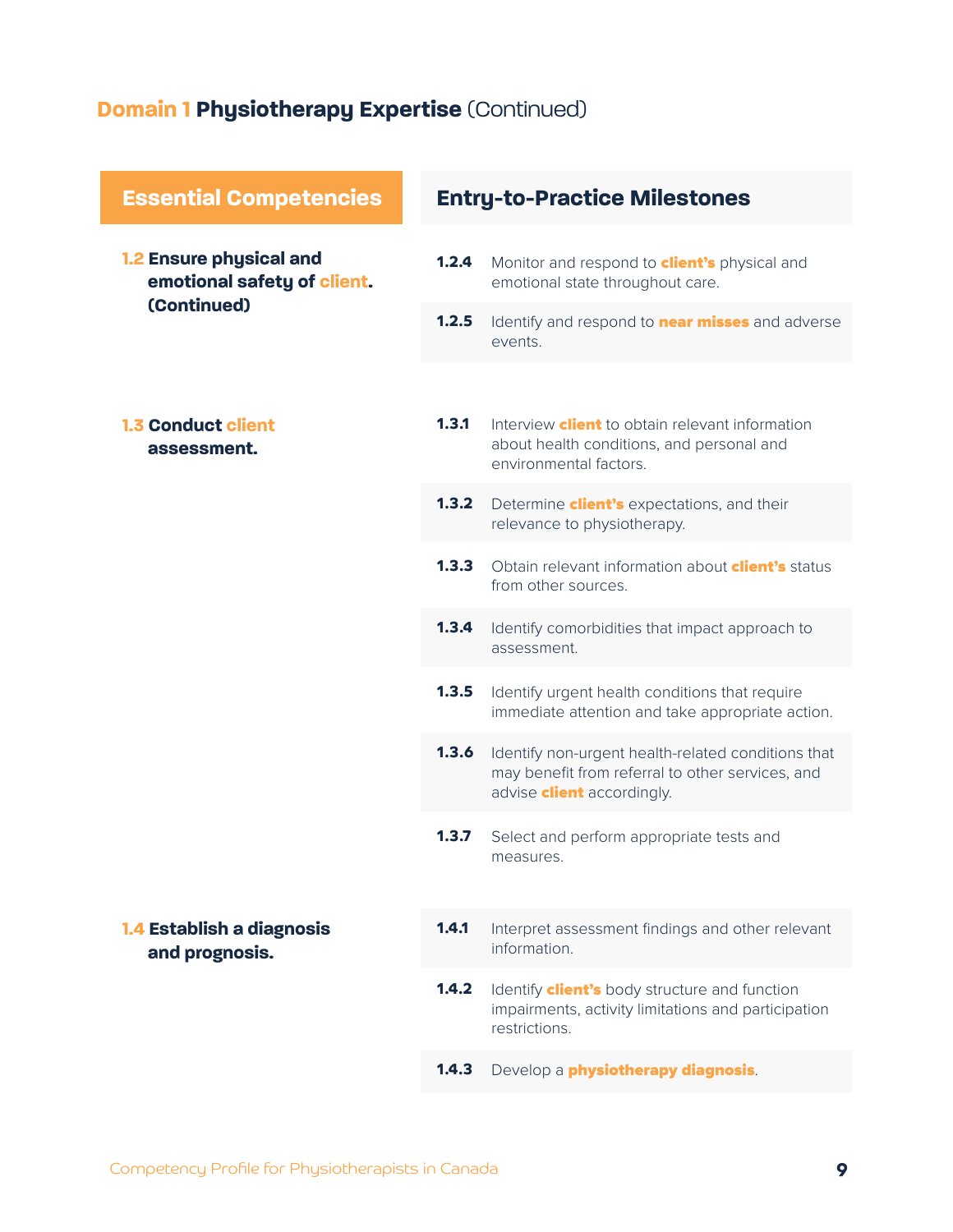### **Domain 1 Physiotherapy Expertise** (Continued)

| <b>Essential Competencies</b>                           | <b>Entry-to-Practice Milestones</b> |                                                                                       |
|---------------------------------------------------------|-------------------------------------|---------------------------------------------------------------------------------------|
| 1.4 Establish a diagnosis<br>and prognosis. (Continued) | 1.4.4                               | Develop a working prognosis.                                                          |
|                                                         | 1.4.5                               | Determine if physiotherapy is indicated.                                              |
|                                                         | 1.4.6                               | Determine if referral to another physiotherapist or<br>another provider is indicated. |
| 1.5 Develop, implement,<br>monitor and evaluate an      | 1.5.1                               | Establish physiotherapy goals.                                                        |
| intervention plan.                                      | 1.5.2                               | Determine an intervention plan.                                                       |
|                                                         | 1.5.3                               | Implement planned interventions.                                                      |
|                                                         | 1.5.4                               | Assist <b>client</b> to develop self-management skills.                               |
|                                                         | 1.5.5                               | Monitor and respond to <b>client</b> status during<br>interventions.                  |
|                                                         | 1.5.6                               | Reassess <b>client</b> status and needs as appropriate.                               |
|                                                         | 1.5.7                               | Modify intervention plan as indicated.                                                |
| <b>1.6 Complete or transition</b>                       | 1.6.1                               | Evaluate <b>client</b> outcomes and goal attainment.                                  |
| care.                                                   | 1.6.2                               | Develop a discharge or transition of care plan.                                       |
|                                                         | 1.6.3                               | Prepare <b>client</b> for discharge or transition of care.                            |
|                                                         | 1.6.4                               | Ensure effective transfer of information at<br>transition.                            |
| 1.7 Plan, deliver and evaluate<br>programs.             | 1.7.1                               | Identify opportunities for group physiotherapy<br>programming.                        |
|                                                         | 1.7.2                               | Establish <b>program</b> goals and develop a plan.                                    |
|                                                         | 1.7.3                               | Implement <b>program</b> plan.                                                        |
|                                                         | 1.7.4                               | Evaluate <b>program</b> .                                                             |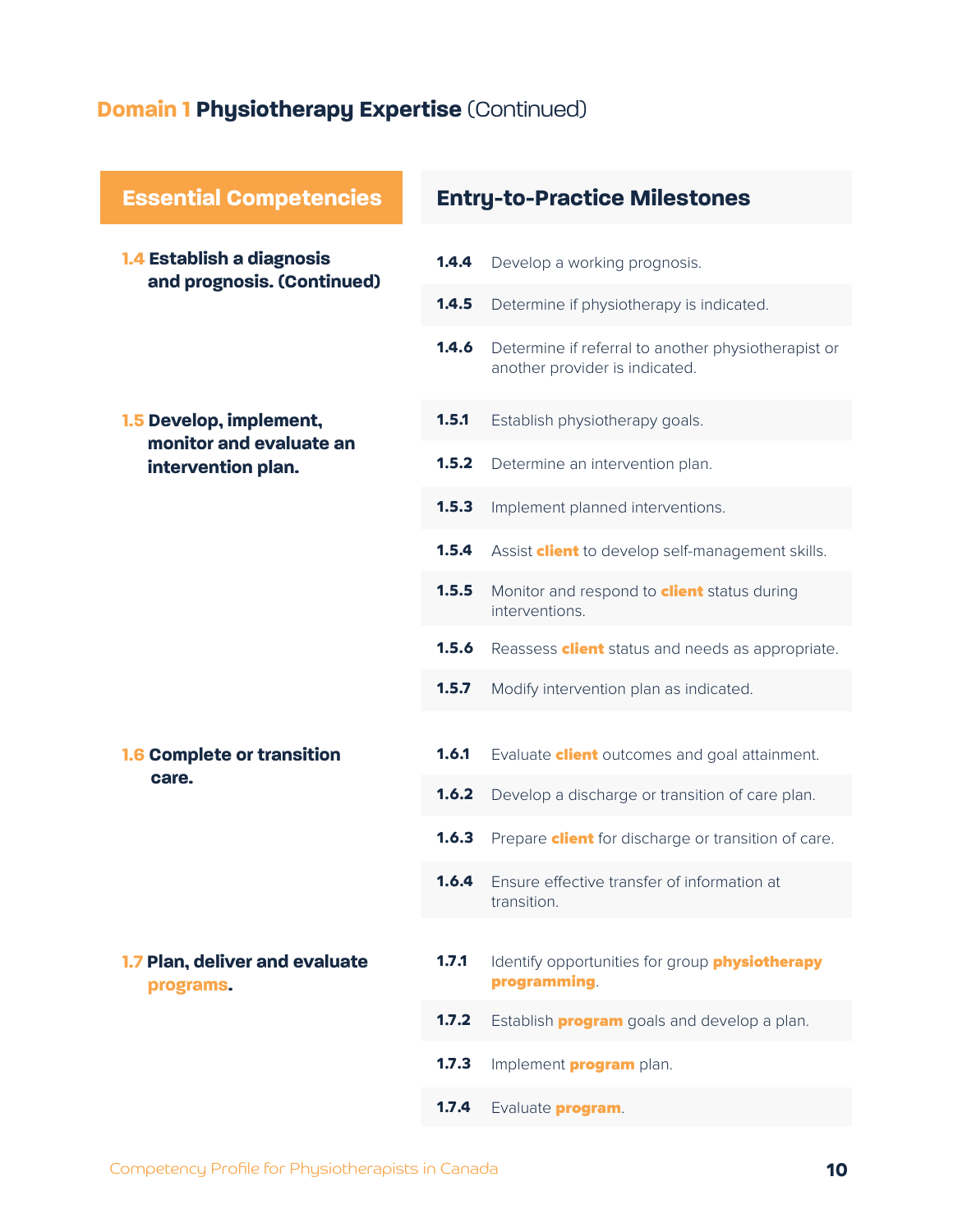### **Domain 2 Communication**

As communicators, physiotherapists use effective strategies to exchange information and to enhance therapeutic and professional relationships.

| <b>Essential Competencies</b>                          |       | <b>Entry-to-Practice Milestones</b>                                                                  |
|--------------------------------------------------------|-------|------------------------------------------------------------------------------------------------------|
| 2.1 Use oral and non-verbal                            | 2.1.1 | Speak clearly and concisely.                                                                         |
| communication effectively.                             | 2.1.2 | Listen actively, to build trust and foster exchange<br>of information.                               |
|                                                        | 2.1.3 | Use and respond to <b>body language</b> appropriately.                                               |
|                                                        | 2.1.4 | Give and receive feedback in a constructive manner.                                                  |
| 2.2 Use written<br>communication effectively.          | 2.2.1 | Write in a clear, concise and organized fashion.                                                     |
|                                                        | 2.2.2 | Ensure written communication is legible.                                                             |
|                                                        | 2.2.3 | Prepare comprehensive and accurate health<br>records and other documents, appropriate to<br>purpose. |
| 2.3 Adapt communication<br>approach to context.        | 2.3.1 | Adjust communication strategy consistent with<br>purpose and setting.                                |
|                                                        | 2.3.2 | Use appropriate terminology.                                                                         |
|                                                        | 2.3.3 | Adjust communication based on level of<br>understanding of recipient.                                |
|                                                        | 2.3.4 | Ensure communication is timely.                                                                      |
|                                                        | 2.3.5 | Share information empathetically and respectfully.                                                   |
| <b>2.4 Use communication tools</b><br>and technologies | 2.4.1 | Employ assistive and augmentative devices to<br>enhance communication.                               |
| effectively.                                           | 2.4.2 | Use electronic technologies appropriately and<br>responsibly.                                        |
|                                                        | 2.4.3 | Use images, videos and other media to enhance<br>communication.                                      |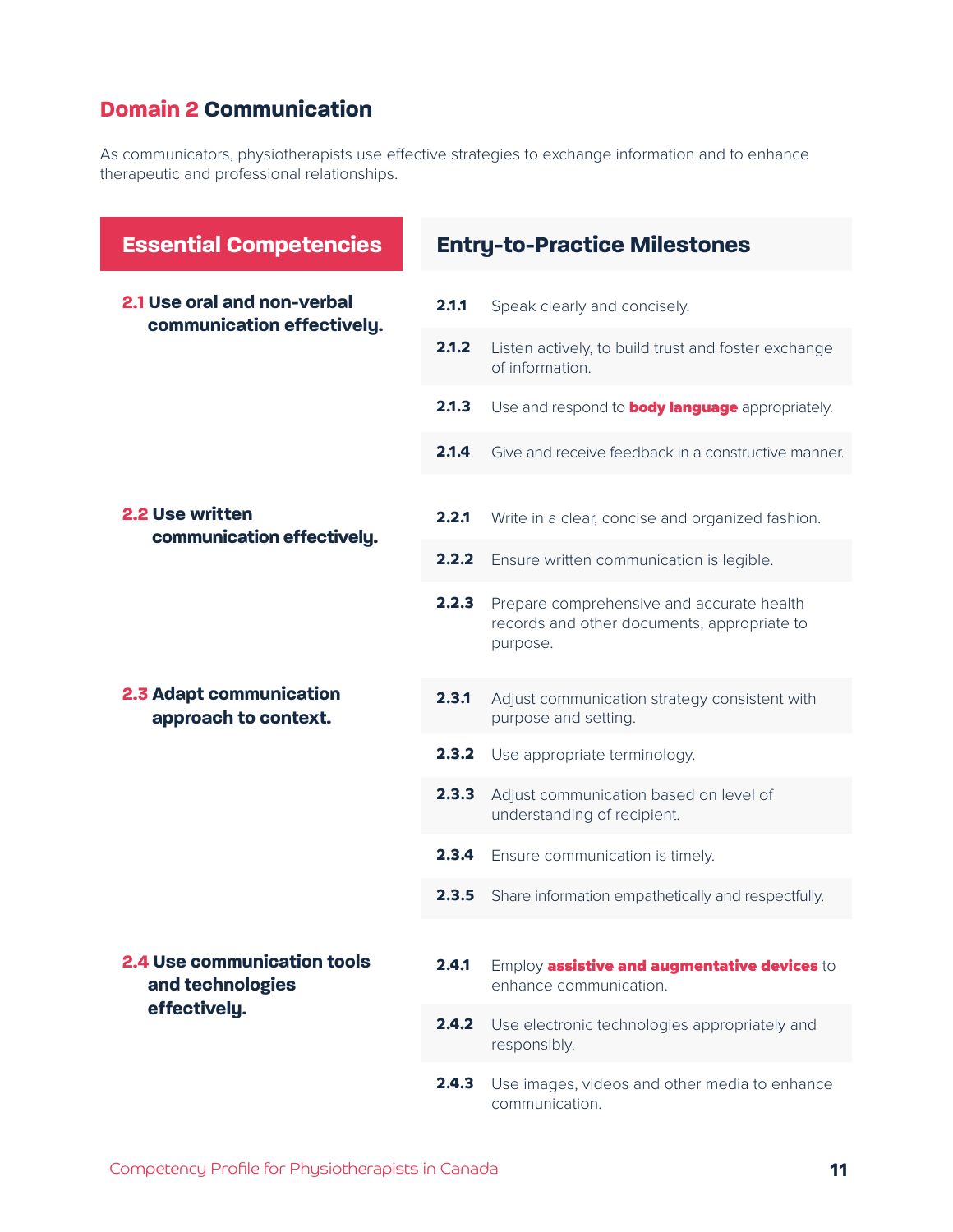#### **Domain 3 Collaboration**

As collaborators, physiotherapists work effectively with others to provide *inter- and intra*professional care.

| <b>Essential Competencies</b>                                | <b>Entry-to-Practice Milestones</b> |                                                                                                  |
|--------------------------------------------------------------|-------------------------------------|--------------------------------------------------------------------------------------------------|
| 3.1 Promote an integrated<br>approach to client<br>services. | 3.1.1                               | Identify practice situations that may benefit from<br>collaborative care.                        |
|                                                              | 3.1.2                               | Engage <b>client</b> as a team member.                                                           |
| 3.2 Facilitate collaborative<br>relationships.               | 3.2.1                               | Recognize and respect the roles of others.                                                       |
|                                                              | 3.2.2                               | Share information about the physiotherapist's role<br>and knowledge.                             |
|                                                              | 3.2.3                               | Negotiate shared and overlapping roles and<br>responsibilities.                                  |
|                                                              | 3.2.4                               | Maintain mutually supportive working relationships.                                              |
|                                                              | 3.2.5                               | Interact with others in a manner that promotes<br>inclusion.                                     |
| 3.3 Contribute to effective<br>teamwork.                     | 3.3.1                               | Respect accepted principles for teamwork.                                                        |
|                                                              | 3.3.2                               | Participate in <b>shared leadership</b> .                                                        |
|                                                              | 3.3.3                               | Share relevant information with the team.                                                        |
|                                                              | 3.3.4                               | Participate and be respectful of all members'<br>participation in collaborative decision-making. |
|                                                              | 3.3.5                               | Participate in team evaluation and improvement<br>initiatives.                                   |
|                                                              |                                     |                                                                                                  |
| 3.4 Contribute to conflict<br>resolution.                    | 3.4.1                               | Recognize conflict or potential conflict, and<br>respond constructively.                         |
|                                                              | 3.4.2                               | Apply conflict resolution principles in a structured<br>fashion.                                 |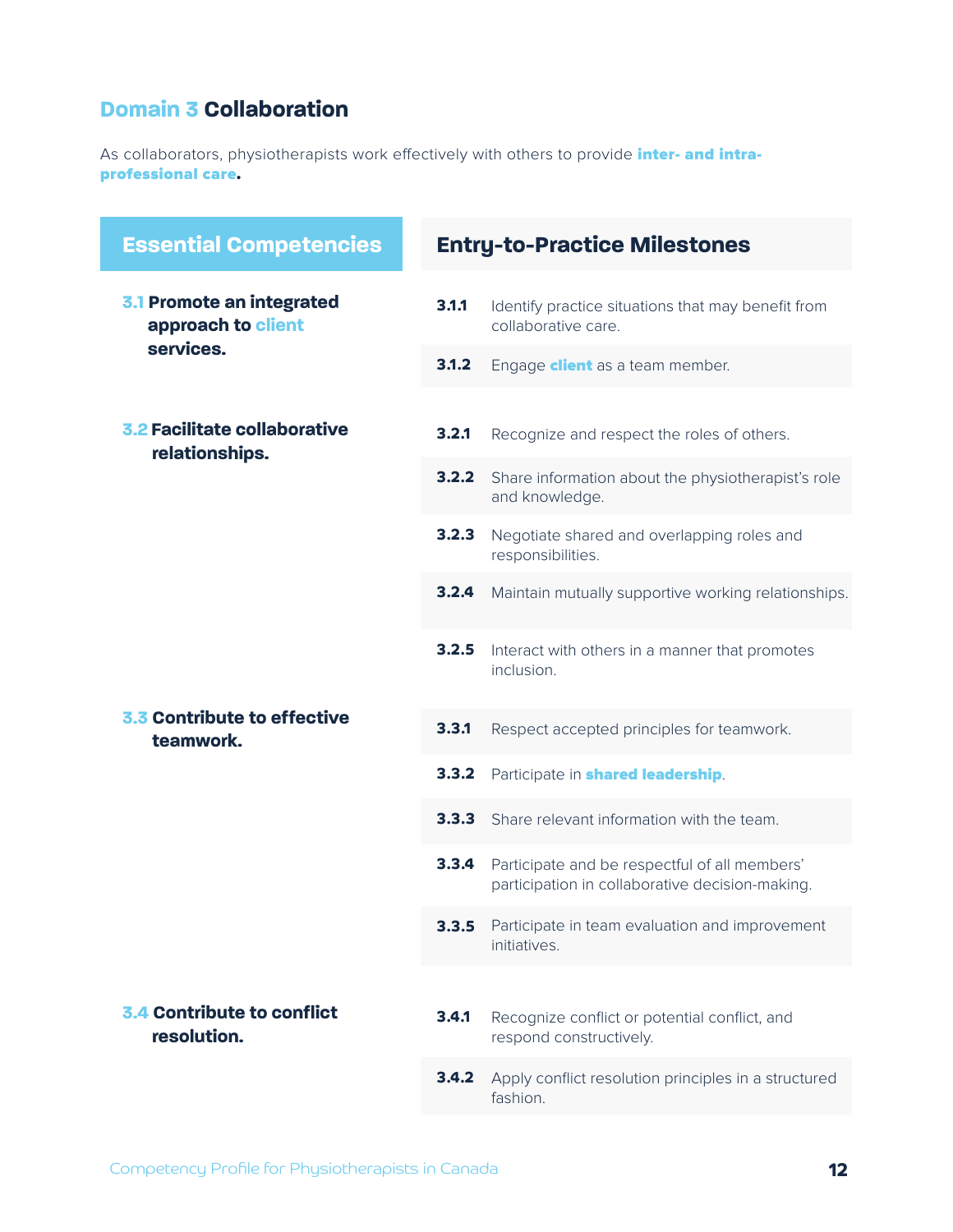### **Domain 4 Management**

As managers, physiotherapists manage self, time, resources and priorities to ensure safe, effective and sustainable services.

| <b>Essential Competencies</b>                                |       | <b>Entry-to-Practice Milestones</b>                                                |
|--------------------------------------------------------------|-------|------------------------------------------------------------------------------------|
| <b>4.1 Support organizational</b><br>excellence.             | 4.1.1 | Support organizational mission and vision.                                         |
|                                                              | 4.1.2 | Comply with organizational policies, procedures<br>and directives.                 |
|                                                              | 4.1.3 | Address discrepancies between employer<br>expectations and professional standards. |
|                                                              | 4.1.4 | Follow proper <b>business practices</b> .                                          |
| <b>4.2 Utilize resources</b><br>efficiently and effectively. | 4.2.1 | Provide services that balance <b>client</b> needs and<br>available resources.      |
|                                                              | 4.2.2 | Address issues related to waitlists, caseloads and<br>access to services.          |
|                                                              | 4.2.3 | Manage own time effectively.                                                       |
|                                                              | 4.2.4 | Address issues related to availability of equipment<br>and supplies.               |
|                                                              |       |                                                                                    |
| 4.3 Ensure a safe practice<br>environment.                   | 4.3.1 | Identify risks and mitigate hazards in the<br>workplace.                           |
|                                                              | 4.3.2 | Maintain a clean, organized and accessible work<br>environment.                    |
|                                                              | 4.3.3 | Adhere to individual, team and system-level safety<br>practices.                   |
|                                                              | 4.3.4 | Apply best practices for infection control.                                        |
|                                                              | 4.3.5 | Adapt work environment to enhance emotional<br>safety.                             |
|                                                              | 4.3.6 | Ensure regular equipment cleaning and<br>maintenance.                              |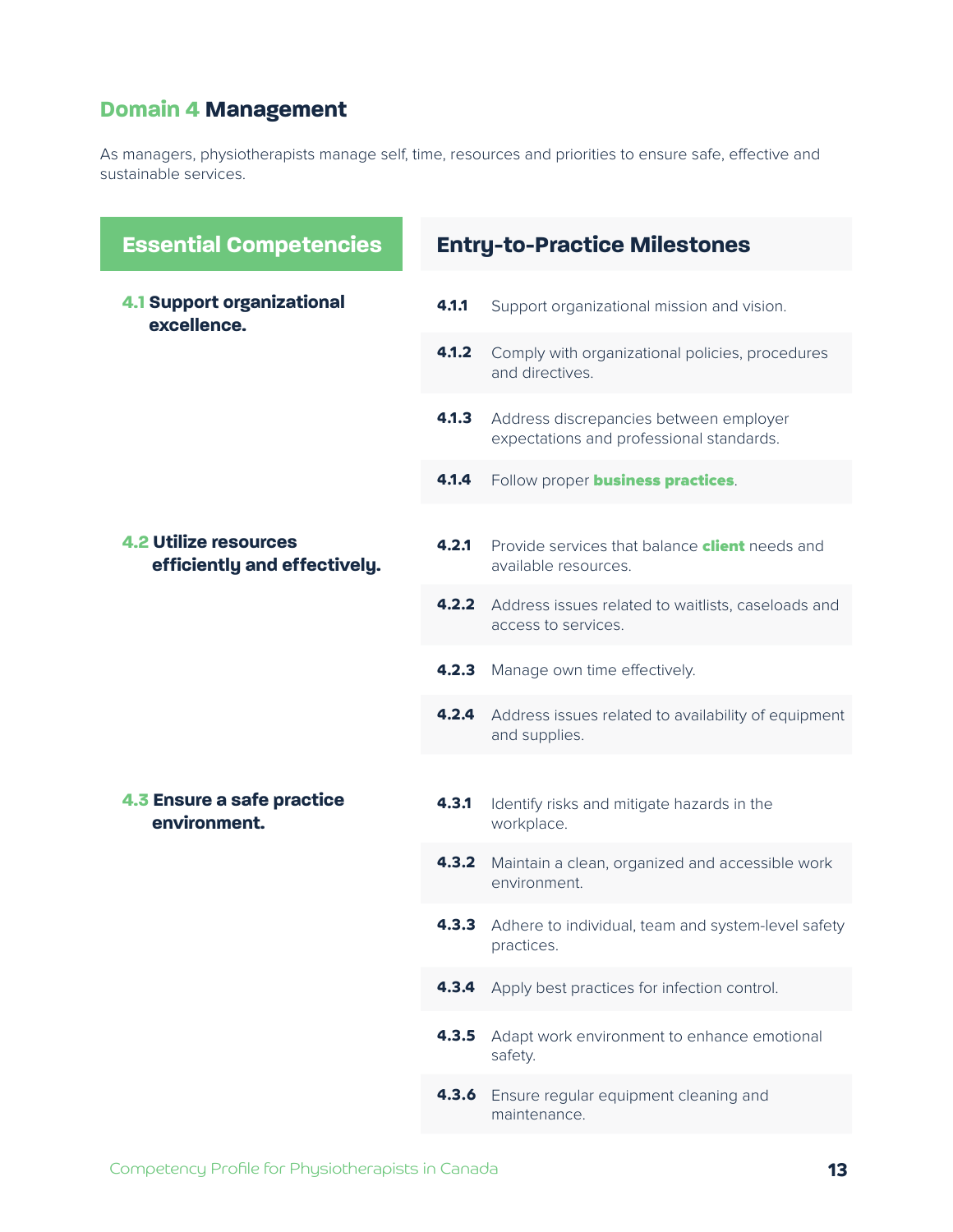### **Domain 4 Management** (Continued)

| <b>Essential Competencies</b>                        | <b>Entry-to-Practice Milestones</b> |                                                                                                                     |
|------------------------------------------------------|-------------------------------------|---------------------------------------------------------------------------------------------------------------------|
| 4.4 Engage in quality<br>improvement activities.     | 4.4.1                               | Apply quality improvement strategies in direct<br>service provision.                                                |
|                                                      | 4.4.2                               | Participate in organizational quality improvement<br><i>initiatives</i>                                             |
|                                                      | 4.4.3                               | Use outcome data to evaluate service delivery.                                                                      |
| 4.5 Supervise others.                                | 4.5.1                               | Assess the competence of <b>personnel involved</b><br>in physiotherapy service delivery prior to<br>assigning care. |
|                                                      | 4.5.2                               | Assign care to <b>personnel involved in</b><br>physiotherapy service delivery, and monitor<br>delivery.             |
|                                                      | 4.5.3                               | Contribute to orientation and training of personnel<br>involved in physiotherapy service delivery.                  |
|                                                      | 4.5.4                               | Provide guidance and feedback to <b>personnel</b><br>involved in physiotherapy service delivery.                    |
| <b>4.6 Manage practice</b><br>information safely and | 4.6.1                               | Maintain comprehensive, accurate and timely<br>records of <b>client</b> and practice management.                    |
| effectively.                                         | 4.6.2                               | Manage health records and other information in<br>paper and electronic format.                                      |
|                                                      | 4.6.3                               | Ensure secure retention, storage, transfer and<br>destruction of <b>documents</b> .                                 |
|                                                      | 4.6.4                               | Maintain confidentiality of records and data, with<br>appropriate access.                                           |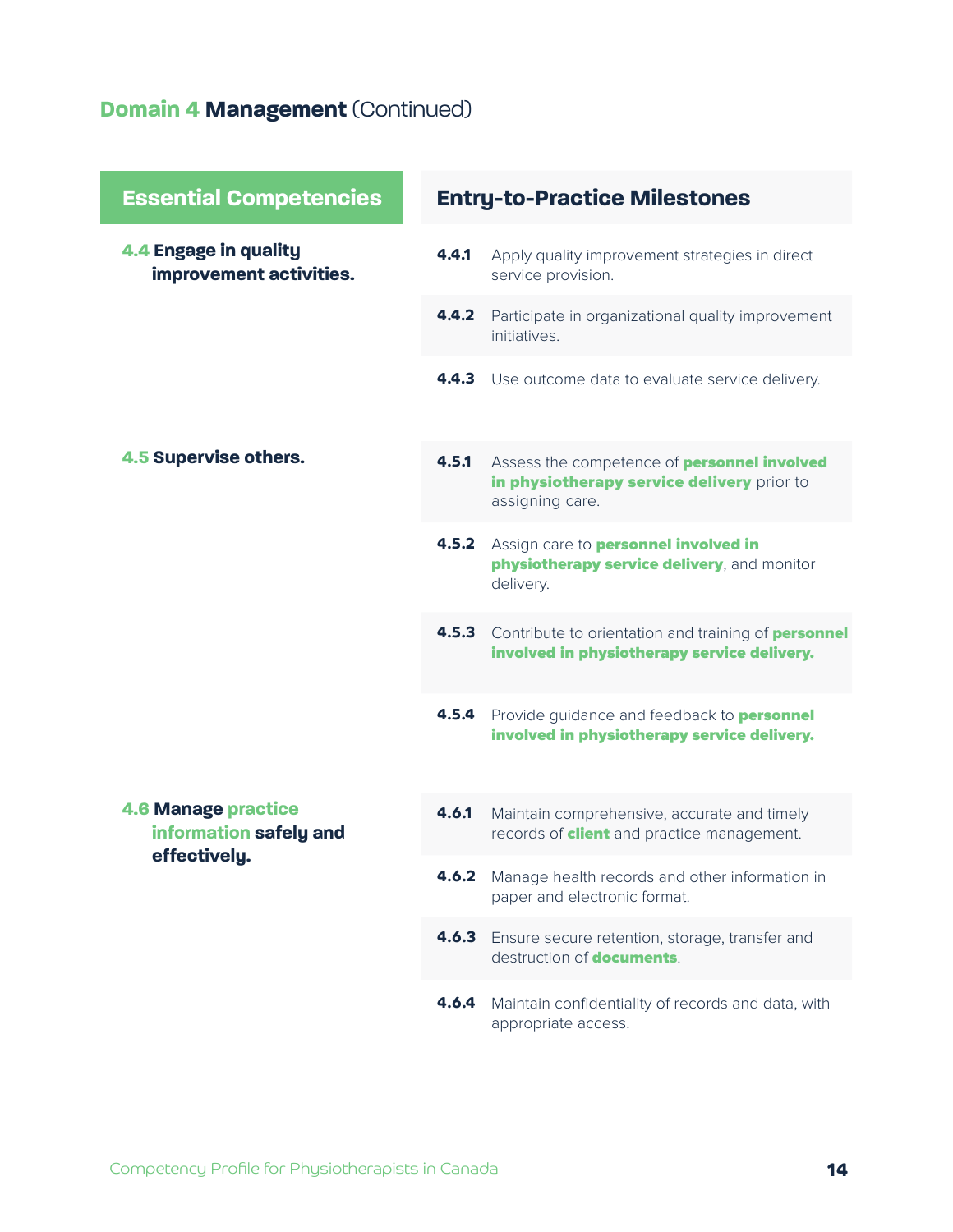### **Domain 5 Leadership**

As leaders, physiotherapists envision and advocate for a health system that enhances the wellbeing of society.

| <b>Essential Competencies</b>                      | <b>Entry-to-Practice Milestones</b> |                                                                                                                          |
|----------------------------------------------------|-------------------------------------|--------------------------------------------------------------------------------------------------------------------------|
| 5.1 Champion the health<br>needs of clients.       | 5.1.1                               | Advocate for accessibility and sustainability of<br>physiotherapy and other services across the<br>continuum of care.    |
|                                                    | 5.1.2                               | Foster <b>client</b> engagement in finding solutions to<br>address health needs.                                         |
|                                                    | 5.1.3                               | Promote a culture of <b>client</b> -centredness.                                                                         |
| <b>5.2 Promote innovation in</b><br>healthcare.    | 5.2.1                               | Maintain awareness of emerging technologies,<br>and advocate for their application to enhance<br>physiotherapy services. |
|                                                    | 5.2.2                               | Advocate for new approaches to improve<br>client care                                                                    |
|                                                    | 5.2.3                               | Promote solutions to challenges encountered in<br>physiotherapy practice.                                                |
|                                                    |                                     |                                                                                                                          |
| 5.3 Contribute to leadership in<br>the profession. | 5.3.1                               | Promote the value of physiotherapy to client<br>health.                                                                  |
|                                                    | 5.3.2                               | Engage in activities to support advancement of the<br>physiotherapy profession.                                          |
|                                                    | 5.3.3                               | Contribute to leadership activities in the<br>workplace.                                                                 |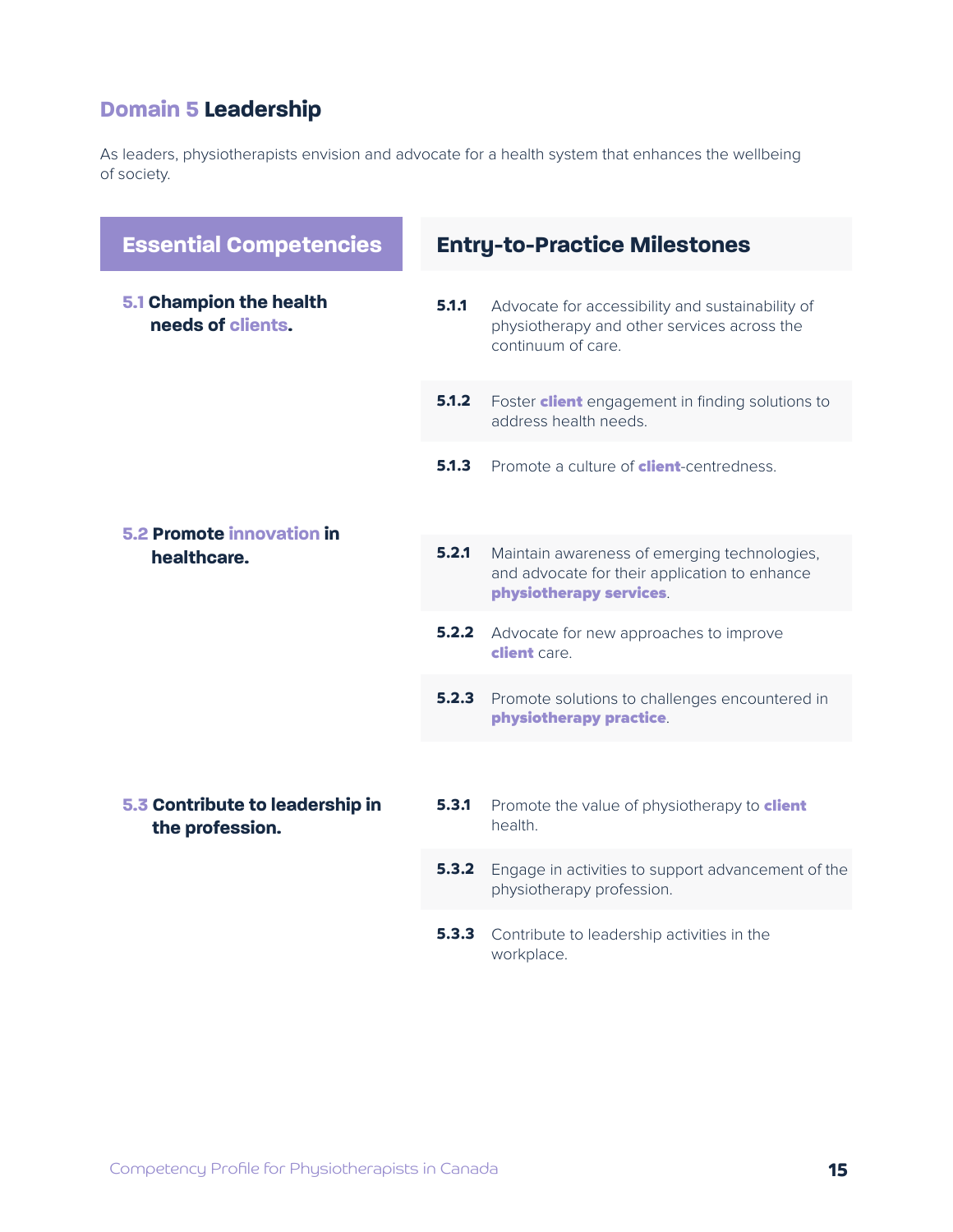### **Domain 6 Scholarship**

As scholars, physiotherapists demonstrate a commitment to excellence in practice through continuous learning, the education of others, the evaluation of evidence, and contributions to scholarship.

| <b>Essential Competencies</b>                         | <b>Entry-to-Practice Milestones</b> |                                                                                 |
|-------------------------------------------------------|-------------------------------------|---------------------------------------------------------------------------------|
| 6.1 Use an evidence-informed<br>approach in practice. | 6.1.1                               | Incorporate best available evidence into clinical<br>decision-making.           |
|                                                       | 6.1.2                               | Incorporate <b>client context</b> into clinical decision<br>making.             |
|                                                       | 6.1.3                               | Incorporate personal knowledge and experience<br>into clinical decision-making. |
|                                                       | 6.1.4                               | Make decisions using an established clinical<br>reasoning framework.            |
|                                                       | 6.1.5                               | Use a structured approach to evaluate<br>effectiveness of decisions.            |
| 6.2 Engage in scholarly<br>inquiry.                   | 6.2.1                               | Identify ethical considerations related to scholarly<br>inquiry.                |
|                                                       | 6.2.2                               | Formulate researchable questions relevant to<br>practice.                       |
|                                                       | 6.2.3                               | Access reliable sources of information.                                         |
|                                                       | 6.2.4                               | Critically appraise information.                                                |
|                                                       | 6.2.5                               | Contribute to <b>research activities</b> .                                      |
|                                                       |                                     | <b>6.2.6</b> Contribute to <b>knowledge management</b> .                        |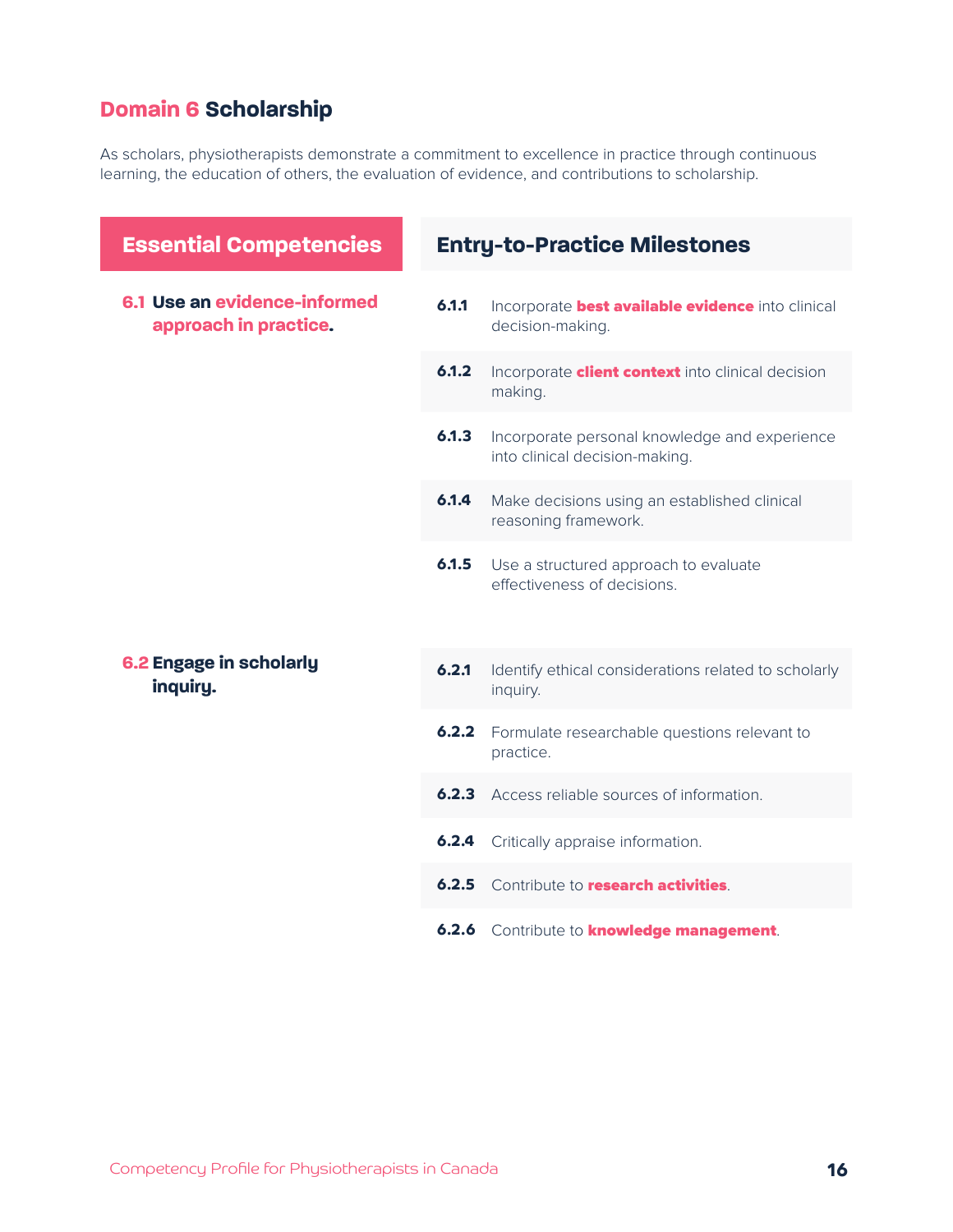## **Domain 6 Scholarship** (Continued)

| <b>Essential Competencies</b>                                               | <b>Entry-to-Practice Milestones</b> |                                                                                                  |  |
|-----------------------------------------------------------------------------|-------------------------------------|--------------------------------------------------------------------------------------------------|--|
| 6.3 Integrate self-reflection<br>and external feedback to                   | 6.3.1                               | Seek feedback from others on personal<br>performance and behaviour.                              |  |
| improve personal practice.                                                  | 6.3.2                               | Compare personal performance and behaviour<br>with professional and organizational expectations. |  |
|                                                                             | 6.3.3                               | Identify learning needs based on self-reflection<br>and external feedback.                       |  |
|                                                                             | 6.3.4                               | Develop and implement a plan to address learning<br>needs.                                       |  |
|                                                                             |                                     |                                                                                                  |  |
| 6.4 Maintain currency with<br>developments relevant to<br>area of practice. | 6.4.1                               | Access emerging information relevant to area of<br>practice.                                     |  |
|                                                                             | 6.4.2                               | Determine potential for applicability of emerging<br>information to personal practice.           |  |
|                                                                             |                                     |                                                                                                  |  |
| 6.5 Contribute to the learning<br>of others.                                | 6.5.1                               | Identify the physiotherapy-related learning needs<br>of others.                                  |  |
|                                                                             | 6.5.2                               | Contribute to the education of peers and other<br>healthcare providers.                          |  |
|                                                                             | 6.5.3                               | Contribute to the <b>clinical education</b> of students.                                         |  |
|                                                                             | 6.5.4                               | Assess effectiveness of learning activities.                                                     |  |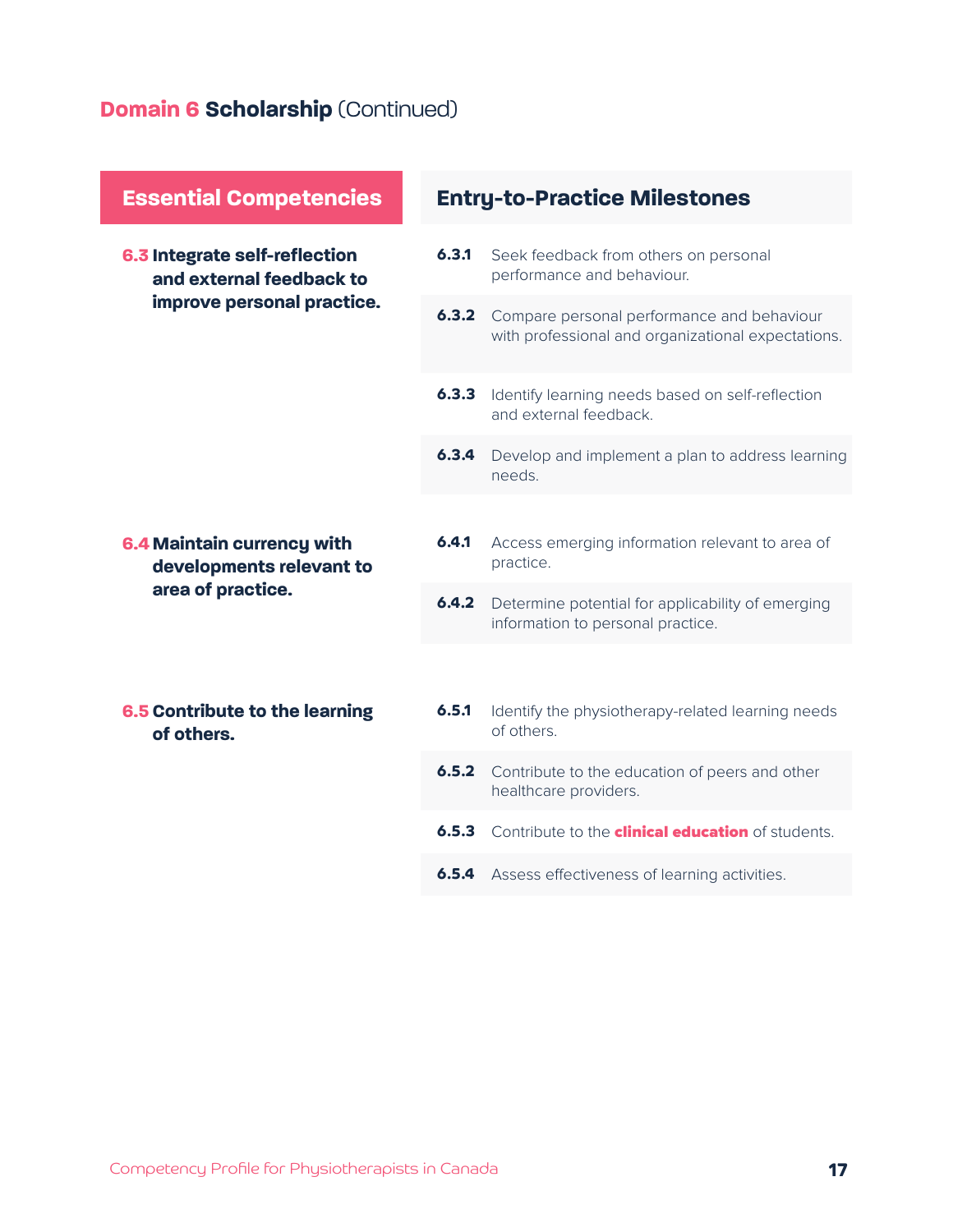#### **Domain 7 Professionalism**

As autonomous, self-regulated professionals, physiotherapists are committed to working in the best interest of **clients** and society, and to maintaining high standards of behaviour.

| <b>Essential Competencies</b>                                            | <b>Entry-to-Practice Milestones</b> |                                                                                                                              |
|--------------------------------------------------------------------------|-------------------------------------|------------------------------------------------------------------------------------------------------------------------------|
| 7.1 Comply with legal and<br>regulatory requirements.                    | 7.1.1                               | Comply with applicable federal and provincial /<br>territorial legislation.                                                  |
|                                                                          | 7.1.2                               | Comply with regulatory requirements.                                                                                         |
|                                                                          | 7.1.3                               | Maintain confidentiality and privacy as appropriate.                                                                         |
| 7.2 Behave ethically.                                                    | 7.2.1                               | Use an ethical framework to guide decision-<br>making.                                                                       |
|                                                                          | 7.2.2                               | Address real, potential or perceived conflicts of<br>interest.                                                               |
|                                                                          | 7.2.3                               | Promote services in an ethical manner.                                                                                       |
| <b>7.3 Embrace social</b><br>responsibility as a health<br>professional. | 7.3.1                               | Maintain awareness of issues and advances<br>affecting the health system locally, nationally and<br>globally.                |
|                                                                          | 7.3.2                               | Demonstrate awareness of the social determinants<br>of health and emerging trends that may impact<br>physiotherapy practice. |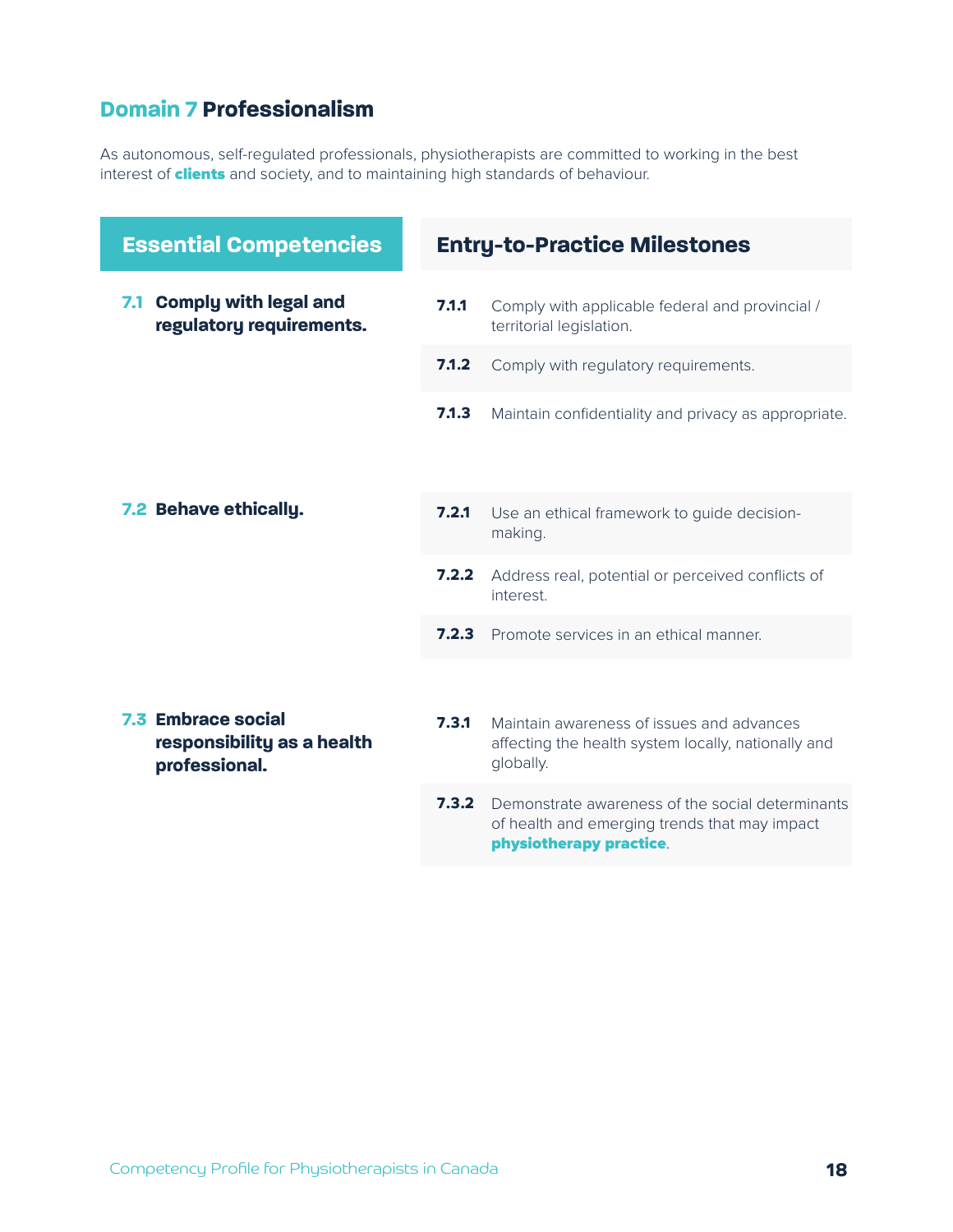#### **Domain 7 Professionalism** (Continued)

**7.4 Act with professional integrity.**

#### **Essential Competencies Entry-to-Practice Milestones**

- Behave with honesty and respect for others. **7.4.1**
- **7.4.2** Behave in a manner that values diversity.
- Work within physiotherapy scope of practice and personal level of competence. **7.4.3**
- **7.4.4** Accept accountability for decisions and actions.
- Maintain professional deportment. **7.4.5**
- Maintain professional boundaries. **7.4.6**
- Respond constructively to changes affecting the workplace. **7.4.7**
- **7.5 Maintain personal wellness consistent with the needs of practice.**
- Balance personal and professional demands. **7.5.1**
- **7.5.2** Address physical, emotional and psychological factors negatively impacting workplace performance.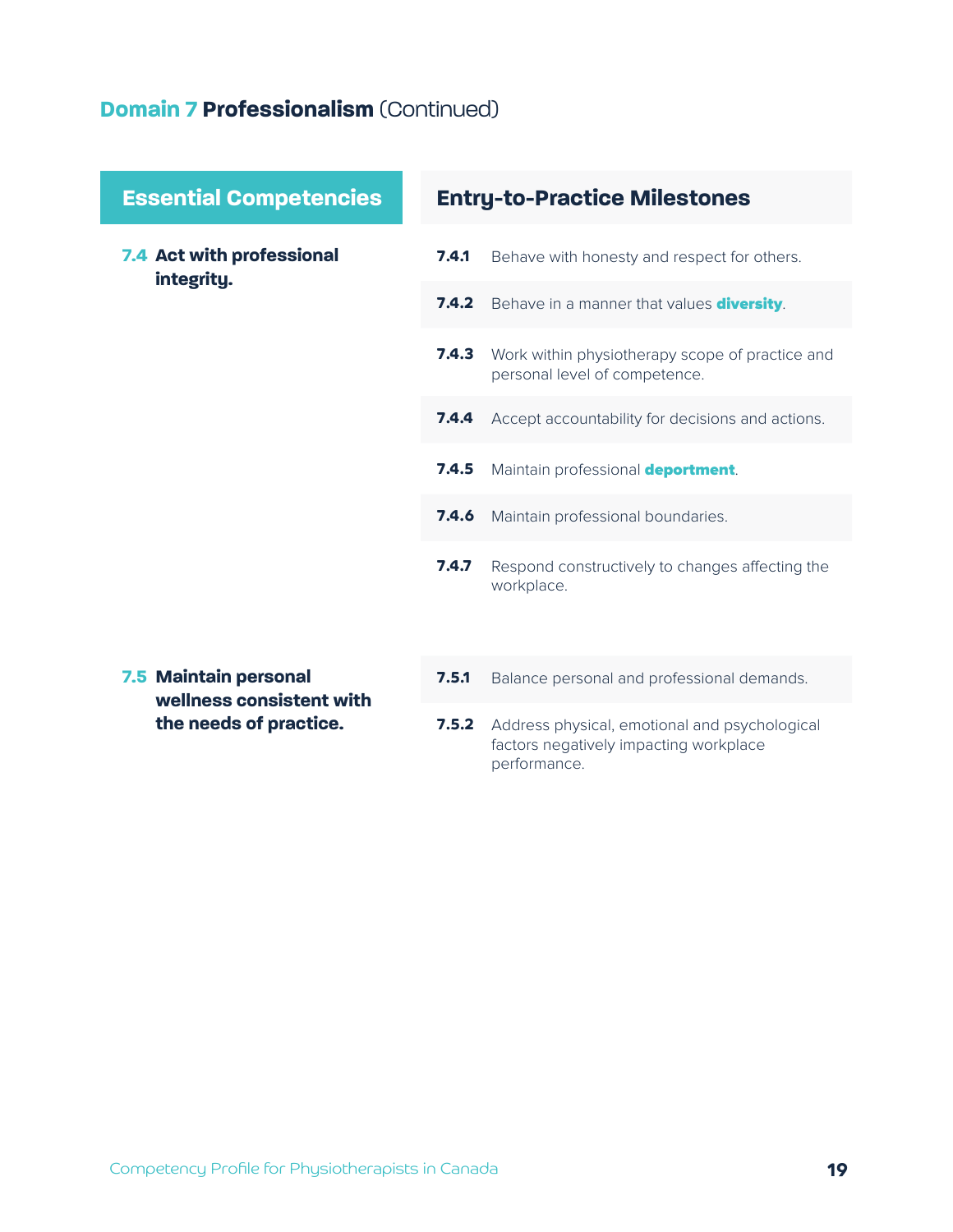## **Glossary**



In the statements of Essential Competencies and Milestones that follow, terms that are included in the Glossary appear in in coloured text. Glossary definitions are provided only to assist in the interpretation of the Essential Competencies and Milestones.

| <b>Assistive and augmentative</b><br>communication devices | Assistive and augmentative communication devices comprise<br>communication methods and technologies used to supplement<br>or replace speech or writing for those with impairments in the<br>production or comprehension of spoken or written language. (Note 1)                                    |
|------------------------------------------------------------|----------------------------------------------------------------------------------------------------------------------------------------------------------------------------------------------------------------------------------------------------------------------------------------------------|
| <b>Best available evidence</b>                             | Best available evidence includes published research information,<br><b>practice-based evidence</b> , documented best practices, expert<br>opinion.                                                                                                                                                 |
| <b>Body language</b>                                       | Body language is nonverbal communication where thoughts,<br>intentions, or feelings are expressed by physical behaviors, such as<br>facial expressions, body posture, gestures, eye movement, touch<br>and the use of space.                                                                       |
| <b>Business practices</b>                                  | Business practices include activities such as human resource<br>management, financial management, record keeping and reporting,<br>advertising, fee collection and billing.                                                                                                                        |
| <b>Client</b>                                              | A client is a recipient of <b>physiotherapy services</b> , and may be an<br>individual, family, group, organization, community or population.<br>An individual client may be referred to as a patient. In some<br>circumstances a client may be represented by their substitute<br>decision maker. |
| <b>Client context</b>                                      | Client context refers to the personal and environmental factors<br>affecting the client, as well as the client's preferences regarding<br>physiotherapy services. (Note 2)                                                                                                                         |
| <b>Clinical education</b>                                  | Clinical education is physiotherapy education conducted in a<br>practice setting under the supervision of a qualified healthcare<br>practitioner.                                                                                                                                                  |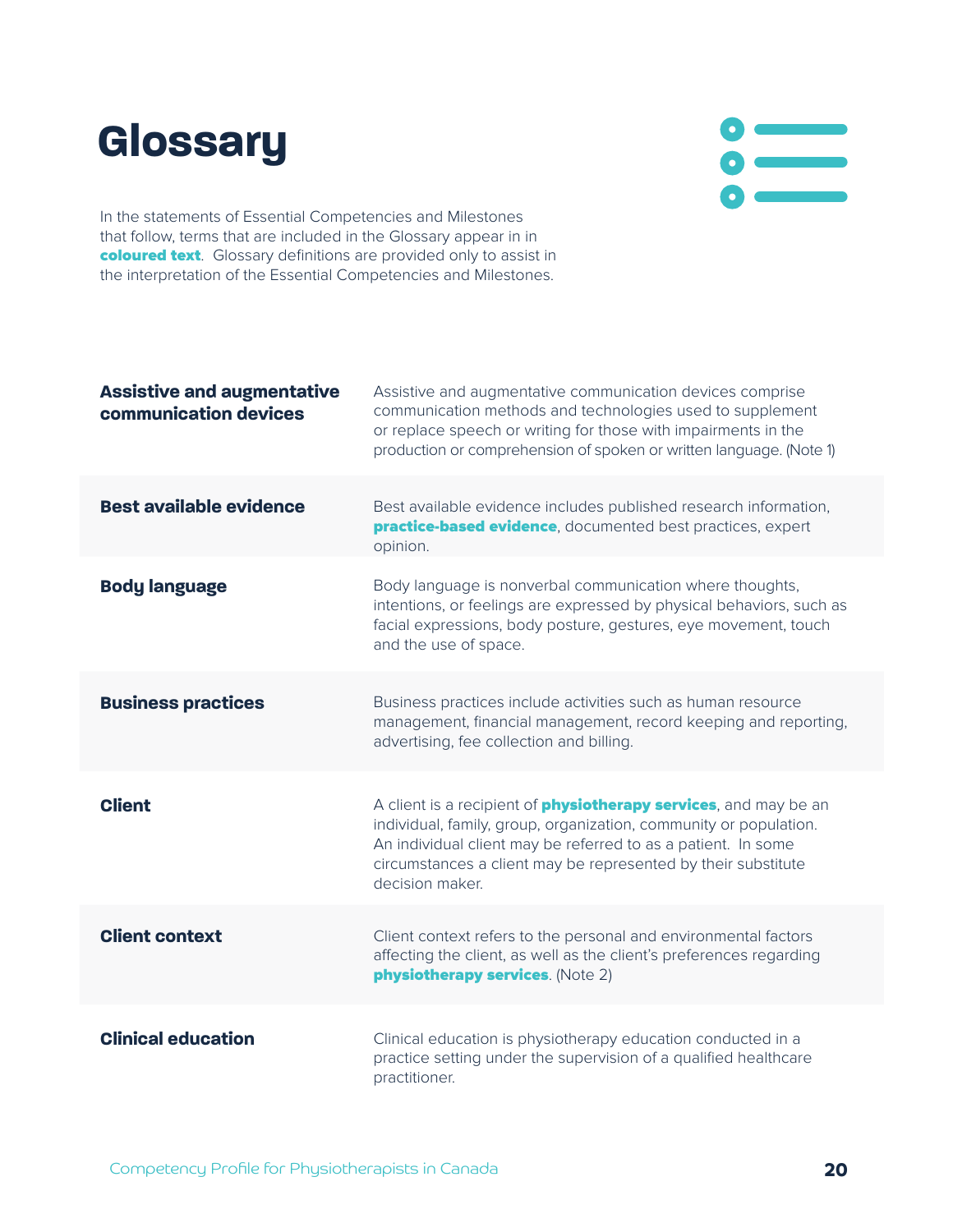## **Glossary** (Continued)

| <b>Deportment</b>                           | Deportment refers to presentation, behaviour, manner of speaking,<br>appearance, grooming and personal hygiene.                                                                                                                                                                                                                         |
|---------------------------------------------|-----------------------------------------------------------------------------------------------------------------------------------------------------------------------------------------------------------------------------------------------------------------------------------------------------------------------------------------|
| <b>Diversity</b>                            | Diversity refers to variation among people including, but not limited<br>to, variation based upon factors such as race, ethnicity, colour,<br>religion, age, sex, sexual orientation, marital status, family status, and<br>disability. (Note 4)                                                                                        |
| <b>Documents</b>                            | Documents refers to <b>client</b> records of care, workload data, medical-<br>legal reports, referrals, letters, emails and similar written materials<br>relating to practice, etc.                                                                                                                                                     |
| <b>Evidence-informed practice</b>           | Evidence-informed practice integrates <b>best available evidence</b><br>with <b>client context</b> and the personal knowledge and experience of<br>the physiotherapist to inform clinical problem solving and decision-<br>making. (Note 3)                                                                                             |
| <b>Innovation</b>                           | Innovation is the realization of a new or improved product, service,<br>method, approach.                                                                                                                                                                                                                                               |
| <b>Inter-professional care</b>              | Inter-professional care refers to care provided through collaboration<br>between physiotherapists and other healthcare professionals.                                                                                                                                                                                                   |
| <b>Intra-professional care</b>              | Intra-professional care refers to care provided through collaboration<br>among individuals providing <b>physiotherapy services</b> .                                                                                                                                                                                                    |
| <b>Knowledge management</b>                 | Knowledge management (also known as knowledge translation) is a<br>dynamic and iterative process that includes synthesis, dissemination,<br>exchange and ethically-sound application of knowledge to improve<br>the health of Canadians, provide more effective health services and<br>products, and strengthen the health care system. |
| <b>Near misses</b>                          | Near misses refer to a patient safety incident that did not reach the<br>patient. "Near misses" replaces the term "close calls". (Note 5)                                                                                                                                                                                               |
| <b>Personal knowledge and</b><br>experience | Personal knowledge and experience refers to the formal and<br>informal learning of the physiotherapist, acquired over career-span.                                                                                                                                                                                                      |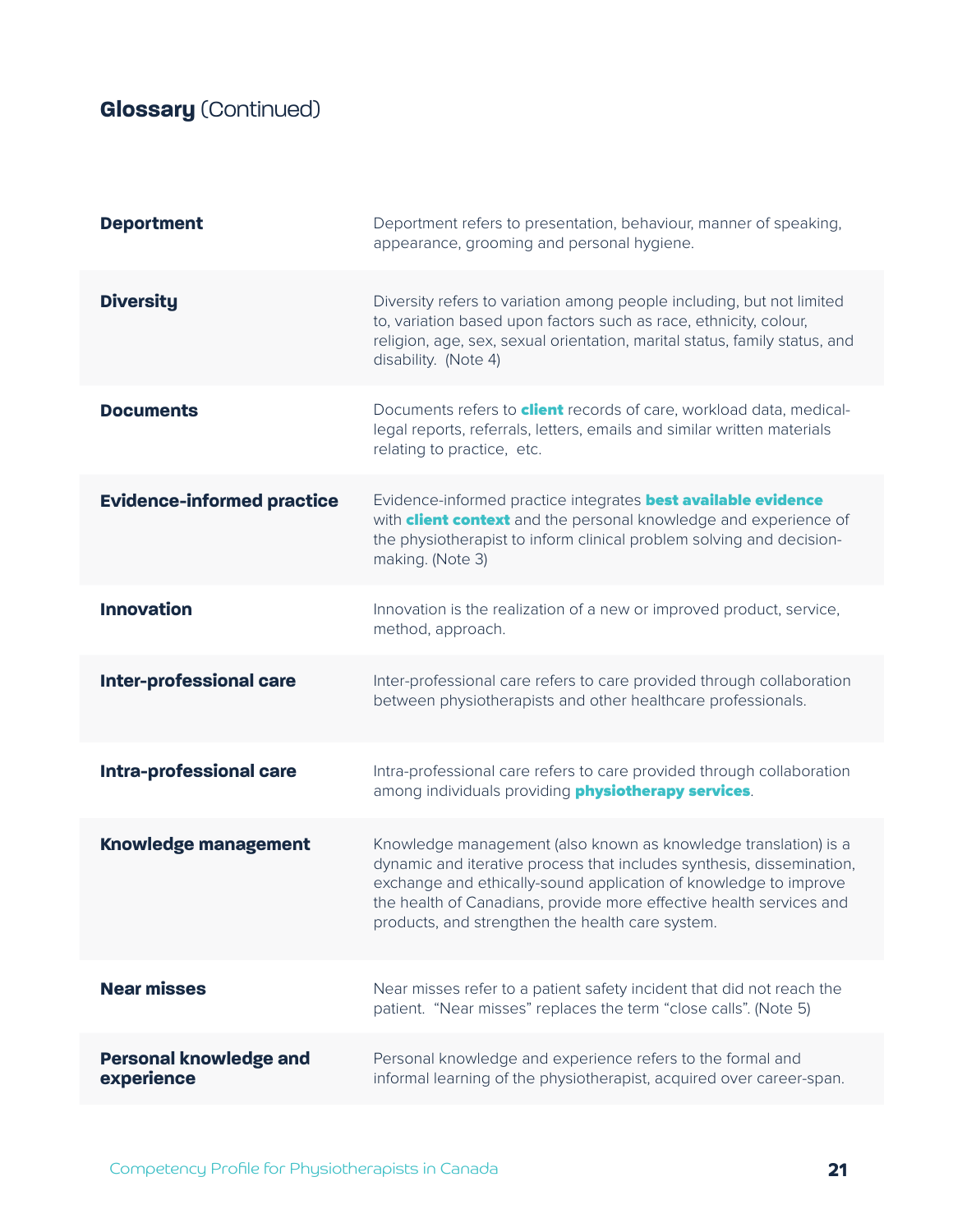## **Glossary** (Continued)

| <b>Personnel involved in phys-</b><br>iotherapy service delivery | Personnel involved in physiotherapy service delivery includes<br>support personnel, assistants, volunteers, and other healthcare<br>providers, who may provide <b>physiotherapy services</b> under the<br>direction and supervision of a physiotherapist.                                                                                                                                                                  |
|------------------------------------------------------------------|----------------------------------------------------------------------------------------------------------------------------------------------------------------------------------------------------------------------------------------------------------------------------------------------------------------------------------------------------------------------------------------------------------------------------|
| <b>Physiotherapy diagnosis</b>                                   | A physiotherapy diagnosis is a conclusion about physical function<br>based on a subjective and objective assessment and analysis by<br>a physiotherapist to investigate the cause or nature of a client's<br>condition or problem.                                                                                                                                                                                         |
| <b>Physiotherapy practice</b>                                    | Physiotherapy practice refers to all aspects of work carried out<br>by a physiotherapist in order to provide or support physiotherapy<br>services, and includes professional activities, research, acquiring<br>and managing physical resources applied in <b>physiotherapy service</b><br>provision, and business activities where a physiotherapist operates a<br>business that provides <b>physiotherapy services</b> . |
| <b>Physiotherapy programming</b>                                 | Physiotherapy programming involves a common intervention<br>approach delivered to a group of <b>clients</b> , such as exercise classes,<br>education sessions, etc. The intervention may be provided to<br>individual <b>clients</b> or to clients collectively.                                                                                                                                                           |
| <b>Physiotherapy services</b>                                    | Physiotherapy services are services provided by or under the<br>direction of a physiotherapist. This includes client assessment and<br>intervention, and related communication with and reporting to<br>various parties for the purposes of delivering <b>client</b> care.                                                                                                                                                 |
| <b>Practice-based evidence</b>                                   | Practice-based evidence is evidence collected from routine clinical<br>practice.                                                                                                                                                                                                                                                                                                                                           |
| <b>Practice information</b>                                      | Practice information refers to information about <i>physiotherapy</i><br>practice.                                                                                                                                                                                                                                                                                                                                         |
| <b>Program</b>                                                   | A program is any structured approach to service provision for<br>multiple <b>clients</b> , such as delivery of group sessions, community<br>health initiatives or a public health campaign.                                                                                                                                                                                                                                |